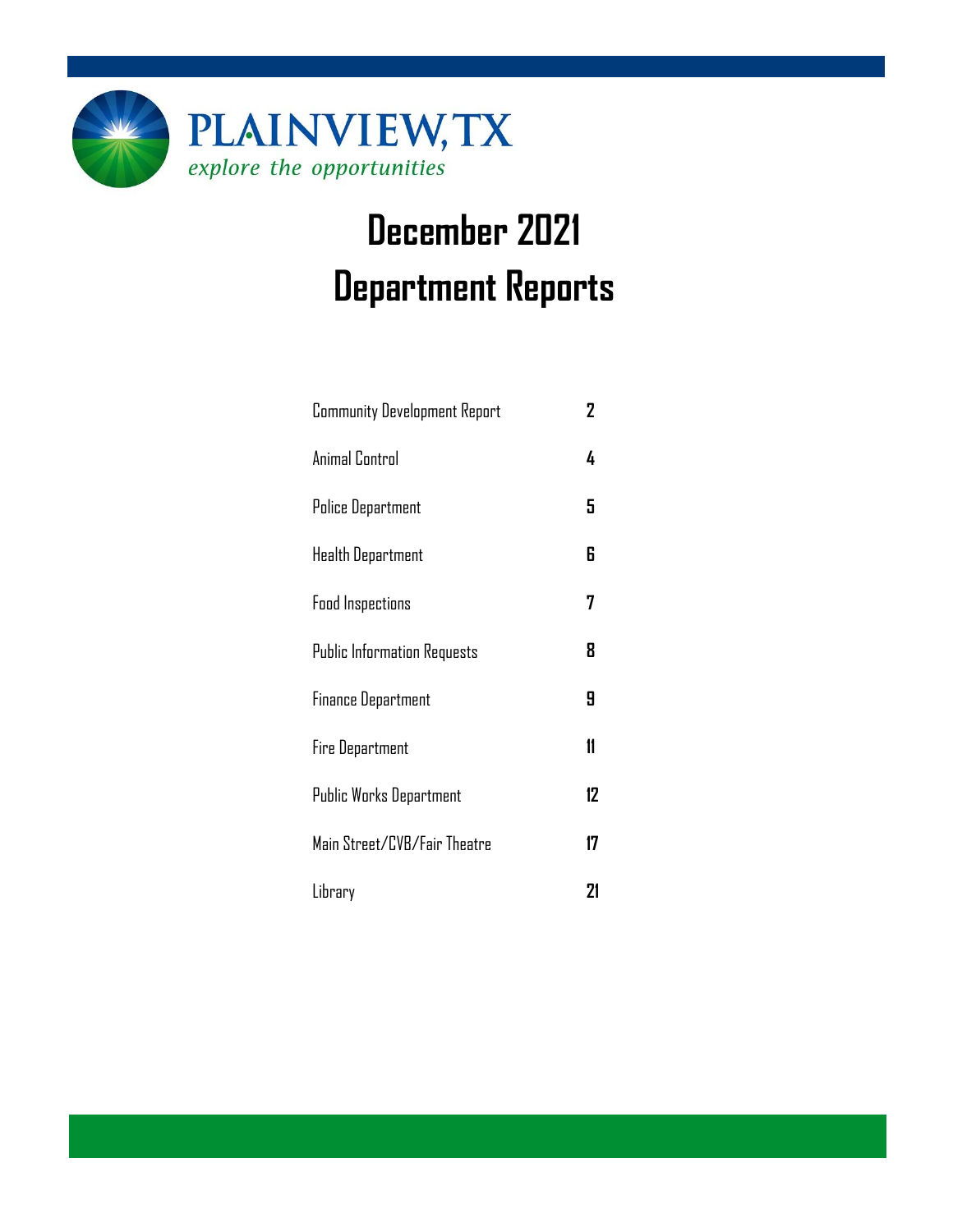### **Community Development Report December 2021 Data**

|                                 | <b>Permits Issued</b> |                                    |
|---------------------------------|-----------------------|------------------------------------|
|                                 |                       | <b>DEC 2021</b><br><b>DEC 2020</b> |
| <b>Buildings</b>                |                       |                                    |
| <b>Number</b>                   |                       | 6<br>12                            |
| Value                           |                       | \$102,391.64<br>\$43,766.56        |
| Fees                            |                       | \$470.00<br>\$585.00               |
| <b>Electrical</b>               |                       |                                    |
| Number                          |                       | 8<br>8                             |
| Fees                            |                       | \$175.00<br>\$1,563.36             |
| Plumbing                        |                       |                                    |
| Number                          |                       | 13<br>18                           |
| Fees                            |                       | \$375.00<br>\$450.00               |
| <b>Mechanical</b>               |                       |                                    |
| Number                          |                       | 6<br>4                             |
| Fees                            |                       | \$50.00<br>\$525.00                |
| Zoning                          |                       |                                    |
| Number                          |                       | $\mathbf 0$<br>0                   |
| Fees                            |                       | \$0.00                             |
| <b>Sprinkler</b>                |                       |                                    |
| Number                          |                       | 3<br>1                             |
| Fees                            |                       | \$320.00<br>\$115.00               |
| <b>Certificate of Occupancy</b> |                       |                                    |
| Number                          |                       | 8<br>5                             |
| <b>TOTAL FEES</b>               |                       | \$2,778.36<br>\$1,850.00           |

### **Certificates of Occupancy issued in December 2021:**

Colorado Vape & Glass Co. Quick Stop Covington Body Shop and Tow Walker Law, Alesha Walker P Book Properties Elite Nails and Spa Plainview Limelite, LLC PISD Coronado Intermediate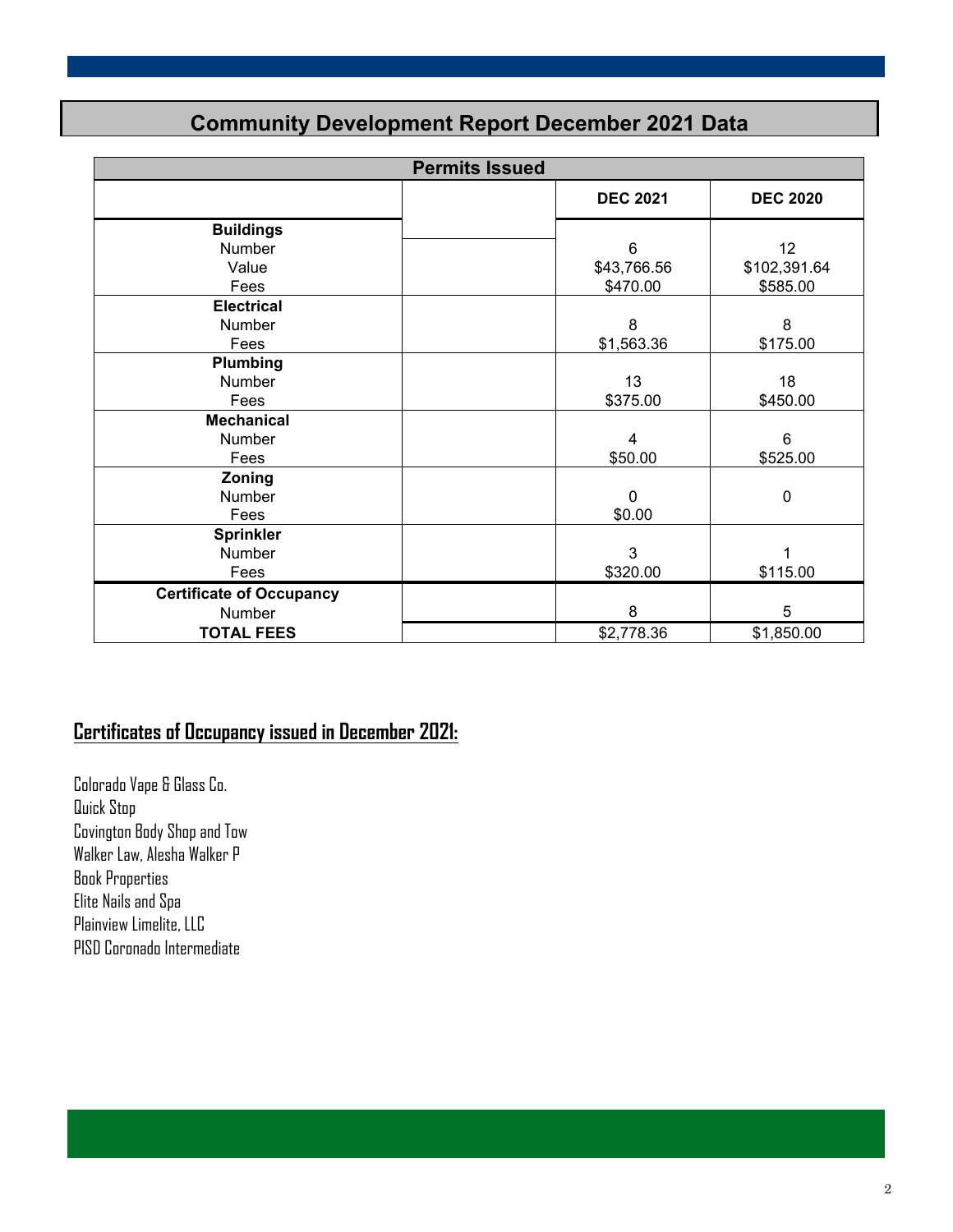### **Community Development Report December 2021 Data**

|                                                      | <b>Nature of Building Permits</b>                |                                   |                                               |               |                                             |  |  |  |  |  |
|------------------------------------------------------|--------------------------------------------------|-----------------------------------|-----------------------------------------------|---------------|---------------------------------------------|--|--|--|--|--|
| <b>Number of</b><br><b>Permits for current month</b> | <b>Types</b>                                     | <b>Total to Date</b><br>This year | <b>Monthly</b><br><b>Valuation</b>            |               | <b>This Calendar</b><br><b>Year to Date</b> |  |  |  |  |  |
|                                                      | <b>New Residential</b>                           | $\mathbf{1}$                      |                                               | \$            | 355,000.00                                  |  |  |  |  |  |
|                                                      | <b>Residential Addition</b>                      | 35                                |                                               | \$            | 600,662.49                                  |  |  |  |  |  |
| 1                                                    | <b>Residential Remodel</b>                       | 16                                | \$<br>3,000.00                                | \$            | 200,350.00                                  |  |  |  |  |  |
|                                                      | <b>Residential Repair</b>                        | $\overline{0}$                    |                                               | \$            |                                             |  |  |  |  |  |
|                                                      | <b>Residential Demoli-</b><br>tion               | $\overline{\mathbf{4}}$           |                                               | \$            | 3,500.00                                    |  |  |  |  |  |
|                                                      | <b>Residential Accesso-</b><br>ry                | 2                                 |                                               | $\frac{6}{3}$ | 14,000.00                                   |  |  |  |  |  |
|                                                      | Garage/Carport                                   | 47                                |                                               |               | 188,455.48                                  |  |  |  |  |  |
|                                                      | <b>Storage Building</b>                          | $\overline{6}$                    |                                               | \$            | 155,461.00                                  |  |  |  |  |  |
|                                                      | <b>New Commercial</b>                            | $\overline{9}$                    |                                               | \$            | 58,230,000.00                               |  |  |  |  |  |
| 1                                                    | <b>Commercial Addition</b>                       | 11                                | \$<br>3,500.00                                | \$            | 43,221,000.00                               |  |  |  |  |  |
| 3                                                    | <b>Commercial Remodel</b>                        | 23                                | \$<br>33,266.56                               | \$            | 4,068,276.52                                |  |  |  |  |  |
|                                                      | <b>Commercial Repair</b>                         | $\overline{0}$                    |                                               | \$            |                                             |  |  |  |  |  |
| 1                                                    | <b>Commercial Demoli-</b><br>tion                | 14                                | \$<br>4,000.00                                | \$            | 14,388,490.00                               |  |  |  |  |  |
|                                                      | <b>Commercial Accesso-</b>                       |                                   |                                               |               |                                             |  |  |  |  |  |
|                                                      | ry<br>Masonry Fence                              | 4<br>$\overline{0}$               |                                               | \$<br>\$      | 39,676.00                                   |  |  |  |  |  |
|                                                      |                                                  |                                   | \$                                            |               |                                             |  |  |  |  |  |
| $\overline{2}$                                       | Signs                                            | 31                                | 8,800.00                                      | \$            | 389,068.63                                  |  |  |  |  |  |
| 4                                                    | Roofing                                          | 138                               | \$<br>16,400.00                               | \$            | 1,392,854.61                                |  |  |  |  |  |
|                                                      |                                                  |                                   |                                               | \$            | $\blacksquare$                              |  |  |  |  |  |
|                                                      |                                                  |                                   | \$                                            |               |                                             |  |  |  |  |  |
| 24                                                   |                                                  | 341                               | 68,966.56                                     | \$            | 123,246,794.73                              |  |  |  |  |  |
|                                                      |                                                  | <b>Building Valuation</b>         |                                               |               |                                             |  |  |  |  |  |
| Last Year<br>To Date                                 | \$                                               |                                   | This Year<br>To Date                          |               | \$123,246,794.73                            |  |  |  |  |  |
|                                                      | <b>Code Enforcement Activity Summary</b>         |                                   |                                               |               |                                             |  |  |  |  |  |
| <b>Administrative Warrants is-</b><br>sued           | <b>Violations is-</b><br>sued/Compliance<br>Rate | <b>Citations is-</b><br>sued      | Demo Orders issued/Demolitions per-<br>formed |               |                                             |  |  |  |  |  |
| 0                                                    | 27                                               | 15                                |                                               | $\mathbf 0$   |                                             |  |  |  |  |  |
| <b>Planning and Zoning Activity Summary</b>          |                                                  |                                   |                                               |               |                                             |  |  |  |  |  |
| <b>Plats cases submitted</b>                         | Zoning cases submitted                           |                                   |                                               |               | Variance cases submitted                    |  |  |  |  |  |
| 0                                                    | 0                                                |                                   |                                               | 0             |                                             |  |  |  |  |  |
| <b>SWEEP 1-2021</b>                                  |                                                  | <b>Letters Sent</b>               | <b>Violations</b>                             |               | <b>Citations</b>                            |  |  |  |  |  |
|                                                      |                                                  |                                   |                                               |               |                                             |  |  |  |  |  |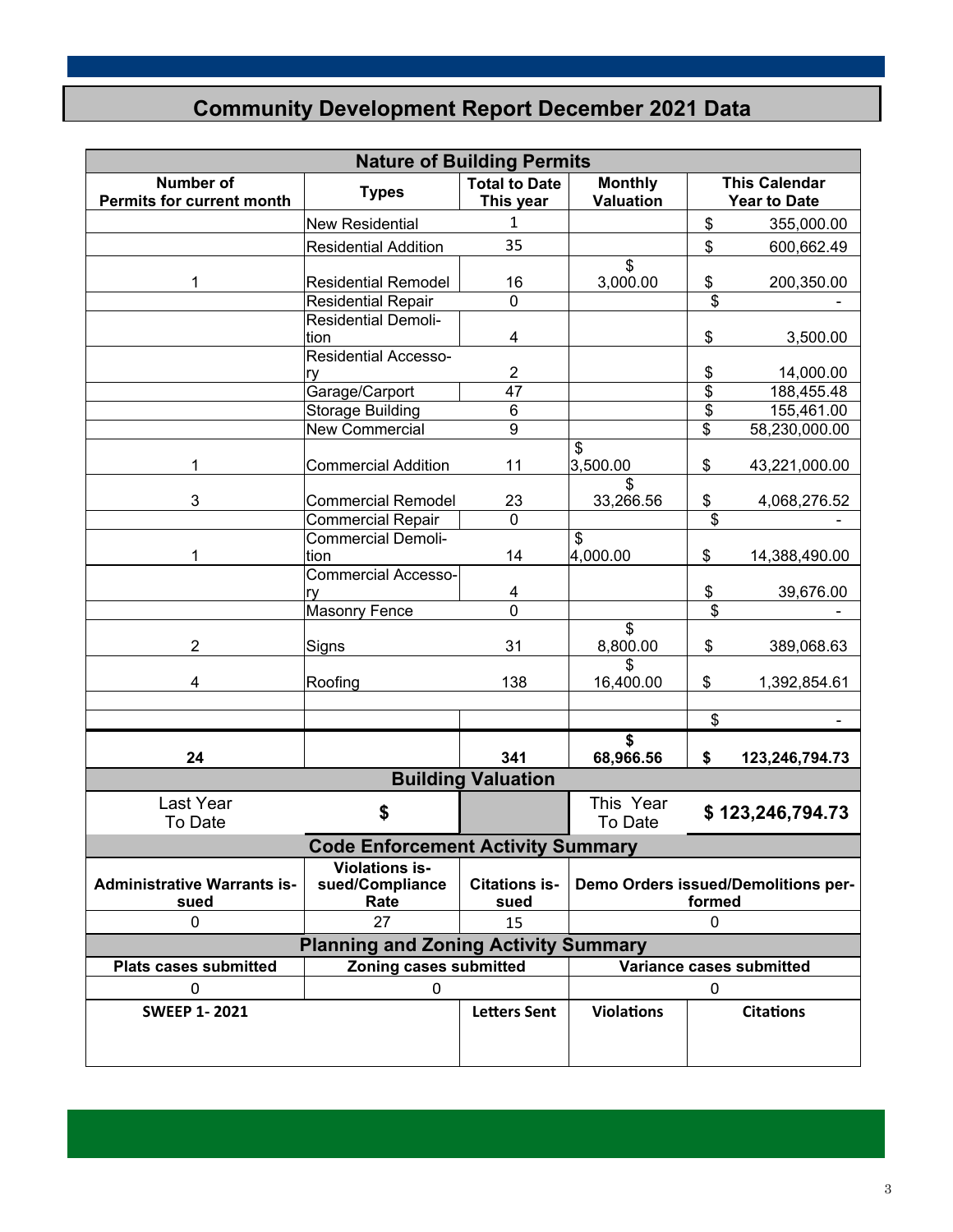### **Animal Control Report December 2021 Data**

| December 2021                                                               |                |                        |               |                             |                             |                        |  |  |
|-----------------------------------------------------------------------------|----------------|------------------------|---------------|-----------------------------|-----------------------------|------------------------|--|--|
|                                                                             |                |                        |               | <b>Total</b>                |                             | Last                   |  |  |
| <b>Animals</b>                                                              | <b>Dogs</b>    | <b>Cats</b>            | <b>Others</b> | <b>This</b><br><b>Month</b> | <b>This year</b><br>to date | <u>year to</u><br>date |  |  |
| <b>Impounded (Live)</b>                                                     | 38             | 16                     | 0             | 54                          | 841                         | 1230                   |  |  |
| <b>Picked Up (Dead)</b>                                                     | $\overline{2}$ | 0                      | 1             | 3                           | 233                         | 364                    |  |  |
| Reclaimed                                                                   | 7              |                        | $\mathbf 0$   | 8                           | 186                         | 246                    |  |  |
| <b>Adopted</b>                                                              | 15             | 1                      | 0             | 16                          | 357                         | 329                    |  |  |
| <b>Disposed of</b>                                                          | 5              | 5                      | 0             | 10                          | 521                         | 656                    |  |  |
| <b>Animal Bites</b>                                                         | 3              | $\mathbf 0$            | $\mathbf 0$   | 3                           | 39                          | 51                     |  |  |
| # Calls Answered                                                            | 40             | 16                     | 1             | 57                          | 494                         | 2238                   |  |  |
| # Charges Filed                                                             | 0              | $\mathbf 0$            | 0             | 0                           | 6                           | 33                     |  |  |
| # County Calls                                                              | $\mathbf 0$    | $\mathbf 0$            | $\mathbf 0$   | $\mathbf 0$                 | $\ensuremath{\mathsf{3}}$   | 15                     |  |  |
| <b>Shelter Fees</b>                                                         | \$245.00       | \$0.00                 | \$0.00        | \$245.00                    | \$6,520.00                  | \$8,320.00             |  |  |
| <b>License Fees</b>                                                         | \$0.00         | \$0.00                 | \$0.00        | \$0.00                      | \$3,302.00                  | \$4,658.00             |  |  |
| <b>County Fees</b>                                                          | \$0.00         | \$0.00                 | \$0.00        | \$0.00                      | \$0.00                      | \$455.00               |  |  |
| <b>Revenue Totals</b>                                                       | \$245.00       | \$0.00                 | \$0.00        | \$245.00                    |                             | \$9,822.00 \$13,433.00 |  |  |
| Not including the rabies report from cen-<br>tral & Animal clinic<br>Notes: |                |                        |               |                             |                             |                        |  |  |
|                                                                             |                | 5 dogs were euthanized |               |                             | 3 were adoptable            |                        |  |  |
|                                                                             |                | 5 cats were euthanized |               |                             | 0 were adoptable            |                        |  |  |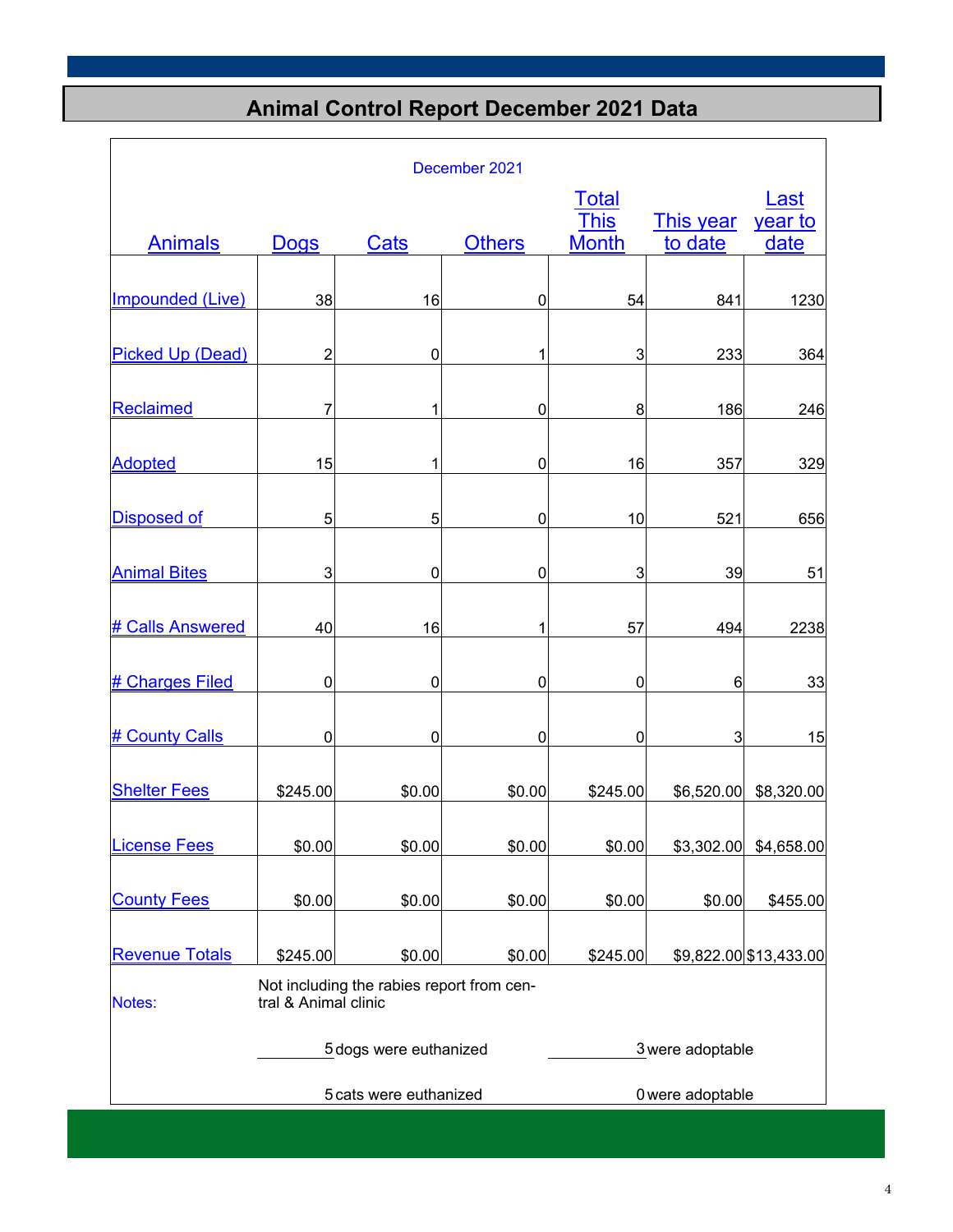### **Police Department Report December 2021 Data**

| December 2021                  |       |
|--------------------------------|-------|
| <b>Total Calls for Service</b> | 1.972 |
| Police Calls                   | 1.544 |
| Fire Calls                     | 34    |
| EMS Calls                      | 343   |
| <b>Total Arrests</b>           | 59    |
| <b>Total Citations</b>         | 84    |
| <b>Total Violations</b>        | 9П    |
| <b>Total Reports Written</b>   | 184   |
| <b>Cases Assigned for</b>      |       |
| further Investigation          | 77    |

| <b>Agency Assist</b>      |    | Assault          | 22 |
|---------------------------|----|------------------|----|
|                           |    | Controlled Sub-  |    |
| Burglary                  | 7  | stance           | 14 |
| <b>Damaged Property</b>   | 15 | Death            | 3  |
| niii                      | 2  | Extortion        |    |
| Forgery                   | 2  | Fraud            |    |
| Harassment                |    | Civil Problem    | П  |
| Juvenile Problem          | Χ  | Miscellaneous    | 9  |
| Obstruct Justice          |    | Obstruct Police  | 5  |
| Other Sex Offense         |    | Person Crimes    | 2  |
| Property                  | 2  | Public Intox     | 4  |
| <b>Public Peace</b>       |    | Robbery          |    |
| <b>Stolen Property</b>    | 7  | Stolen Vehicle   | 4  |
| Theft                     | 28 | <b>Threats</b>   | 2  |
| Traffic (Crim. Violation) | 3  | Traffic Accident | 38 |
| Trespassing               | 3  | Warrant          | 31 |
| <b>Weapons Offense</b>    | 4  |                  |    |
|                           |    |                  |    |



#### **December 2021 December 2020**

| <b>Abandoned Vehicles</b> |    | Assault                 | 42 |
|---------------------------|----|-------------------------|----|
|                           |    | Controlled Sub-         |    |
| Burglary                  | 3  | stance                  | 9  |
| <b>Damaged Property</b>   | 21 | Death                   | 3  |
| DUI                       | 3  | Civil Problem           |    |
| Domestic Problem          | 2  | Fraud                   | 4  |
| Health and Safety         |    | Mental Subject          | 7  |
| Juvenile Problem          | 7  | <b>Miscellaneous</b>    |    |
| Abstruct Justice          |    | Obstruct Police         | 1П |
| Other Sex Offense         | Χ  | Person Crimes           | 3  |
| Property                  | 4  | Public Intox            | 2  |
| <b>Public Peace</b>       | П  | Robbery                 | П  |
| Sexual Assault            | R  | Stolen Vehicle          | 4  |
| Theft                     | 44 | Threats                 | Π  |
| Traffic (Crim. Violation) | П  | <b>Traffic Accident</b> | 34 |
| Trespassing               | 7  | Warrant                 | 5  |
| Weapons Offense           | R  |                         |    |
|                           |    |                         |    |

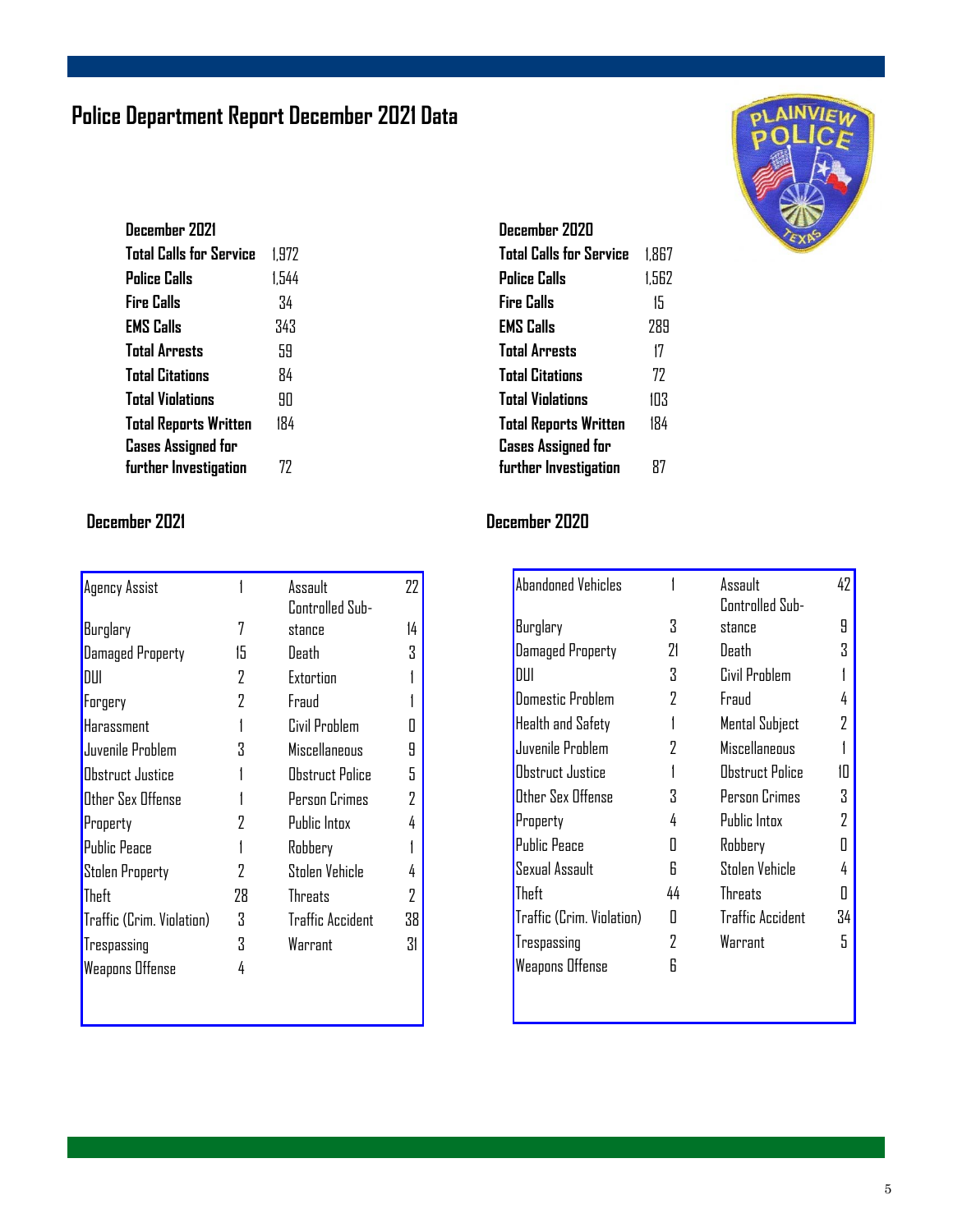## **Health Department Report December 2021 Data**

| Month                       |  | 12/01/2021 THRU 12/30/2021 |              |                |                            |
|-----------------------------|--|----------------------------|--------------|----------------|----------------------------|
|                             |  |                            |              |                |                            |
|                             |  |                            |              |                |                            |
|                             |  |                            | Department   |                |                            |
|                             |  | 52                         | 53           | 56             |                            |
| Service Pro-<br>vided       |  |                            |              |                |                            |
| Outreach & COVID<br>Clinics |  |                            |              | $\mathbf{1}$   |                            |
| Allergy shots               |  |                            |              |                |                            |
| <b>Blood Pressure</b>       |  |                            |              |                |                            |
| Cholesterol                 |  |                            |              |                |                            |
| Drug testing                |  | 9                          |              |                |                            |
| Glucose                     |  |                            |              |                |                            |
| Jail Clients                |  | $\mathbf{1}$               |              |                |                            |
| Phlebotomy                  |  | 3                          |              |                |                            |
| PPD Testing & Health        |  |                            |              |                |                            |
| Cards                       |  |                            | 24           |                |                            |
| <b>Pregnancy Test</b>       |  | 3                          |              |                |                            |
| <b>STD and HIV Patients</b> |  | 5                          |              |                |                            |
| <b>TB Clinic</b>            |  |                            |              |                |                            |
| Immunizations               |  |                            |              | 27             |                            |
| ImmcTrac con-               |  |                            |              |                |                            |
| sent/copies                 |  |                            |              | 23             |                            |
| Private Flu Vaccine         |  |                            |              | $\mathbf{1}$   |                            |
| Private Vaccine             |  |                            |              |                |                            |
| flu shots/Tvfc              |  |                            |              | $\overline{7}$ |                            |
| Mammogram Vouch-<br>ers     |  | $\overline{2}$             |              |                |                            |
| Complaints & Inspec-        |  |                            |              |                |                            |
| tions                       |  |                            | $\mathbf{1}$ |                |                            |
| Food Permits                |  |                            | 5            |                |                            |
| Dental App/Quests           |  |                            |              |                |                            |
| COVID 19 VACCINES           |  |                            |              | $\overline{2}$ |                            |
|                             |  |                            |              |                |                            |
|                             |  | 23                         | 30           | 61             | 114 Total Patient Services |
|                             |  |                            |              |                |                            |
|                             |  | 20.18%                     | 26.32%       | 53.50%         |                            |
|                             |  |                            |              |                |                            |
|                             |  |                            |              |                |                            |
| Counsel and Educated        |  | 19                         | 34           | 36             |                            |

For the month of December we had COVID Clinic on Thursday the 2nd.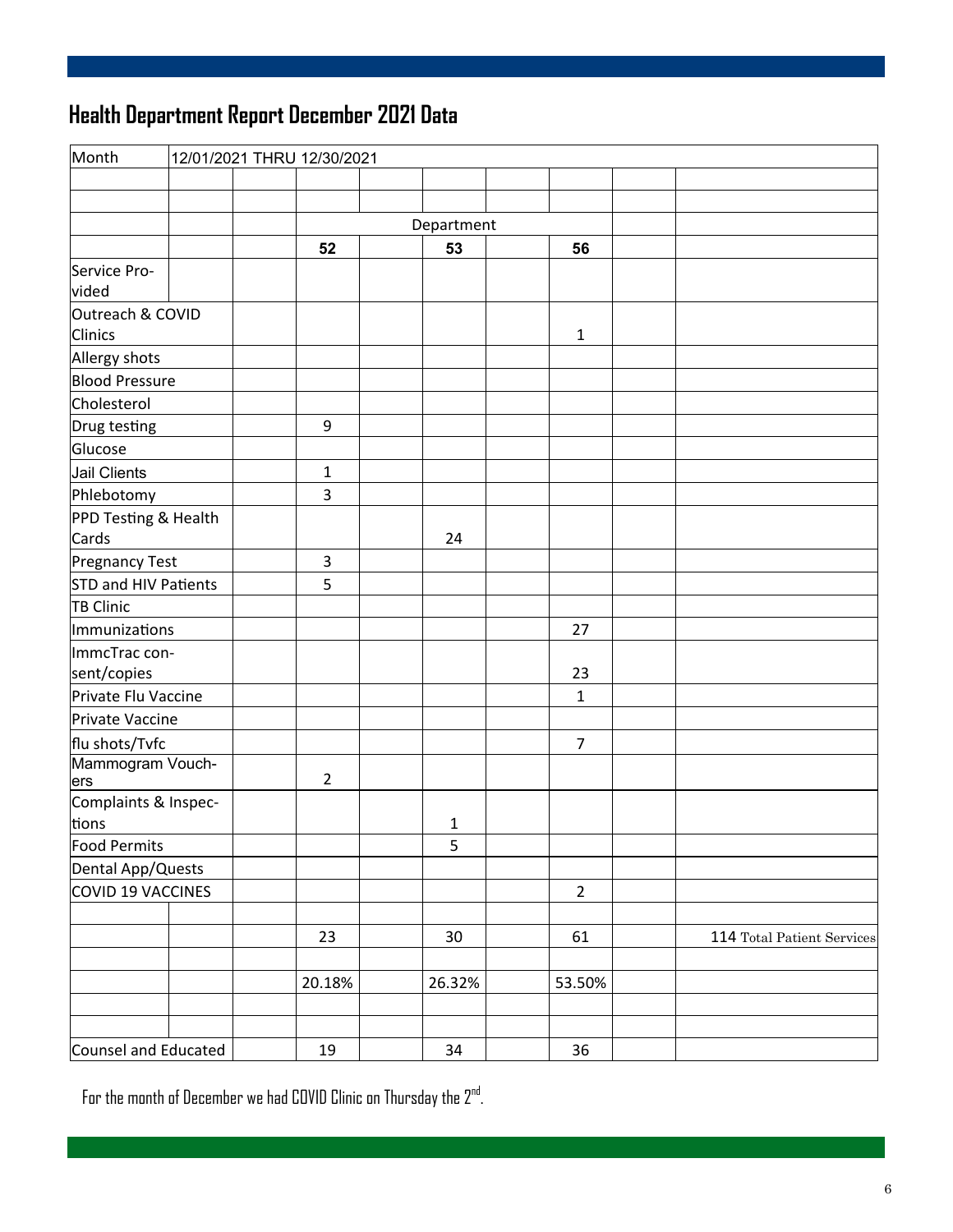## **Health Department Report December 2021 Data**

| <b>Food Inspections Monthly List December 2021</b> |                                     |                 |                   |                   |  |  |  |  |
|----------------------------------------------------|-------------------------------------|-----------------|-------------------|-------------------|--|--|--|--|
|                                                    |                                     |                 | #                 | Prev#             |  |  |  |  |
| <b>Insp Date</b>                                   | <b>Establishment Name</b>           | <b>Demerits</b> | <b>Violations</b> | <b>Violations</b> |  |  |  |  |
| 12/1/2021                                          | <b>Foster Home Inspection</b>       |                 |                   |                   |  |  |  |  |
| 12/2/2021                                          | Downtown Taco                       |                 |                   |                   |  |  |  |  |
| 12/2/2021                                          | Cotton Patch                        | 16              | 9                 | 5                 |  |  |  |  |
| 12/3/2021                                          | <b>Empire Super Buffet</b>          | 9               | 6                 | $\frac{1}{4}$     |  |  |  |  |
| 12/7/2021                                          | Church's                            | OB              |                   |                   |  |  |  |  |
| 12/7/2021                                          | KFC                                 | 6               | 5                 | 4                 |  |  |  |  |
| 12/9/2021                                          | Review Plans Weekends               |                 |                   |                   |  |  |  |  |
|                                                    | <b>First United Methodist Child</b> |                 |                   |                   |  |  |  |  |
| 12/10/2021                                         | <b>Development</b>                  | OK              |                   |                   |  |  |  |  |
| 12/13/2021                                         | Quality Inn & suites                | CP              |                   |                   |  |  |  |  |
| 12/14/2021                                         | <b>Foster Home Inspection</b>       |                 |                   |                   |  |  |  |  |
| 12/14/2021                                         | Bulldogs Grab N Go                  | 5               | 4                 |                   |  |  |  |  |
| 12/14/2021                                         | Taco Bell # 21540                   | 7               | 2                 |                   |  |  |  |  |
| 12/14/2021                                         | Subway Sandwiches                   |                 |                   |                   |  |  |  |  |
| 12/15/2021                                         | West View Shopping Center           | <b>CP</b>       |                   |                   |  |  |  |  |
| 12/18/2021                                         | Food Truck (no permit)              | closed          |                   |                   |  |  |  |  |
|                                                    | Meeting Rules for mobile food       |                 |                   |                   |  |  |  |  |
| 12/20/2021                                         | truck                               |                 |                   |                   |  |  |  |  |
|                                                    |                                     |                 |                   |                   |  |  |  |  |
| 12/28/2021                                         | Petersburg School Cafeteria         |                 |                   |                   |  |  |  |  |
| 12/29/2021                                         | Church's                            | OB              |                   |                   |  |  |  |  |
| 12/30/2021                                         | Church's                            | 0               | 0                 |                   |  |  |  |  |
|                                                    |                                     |                 |                   |                   |  |  |  |  |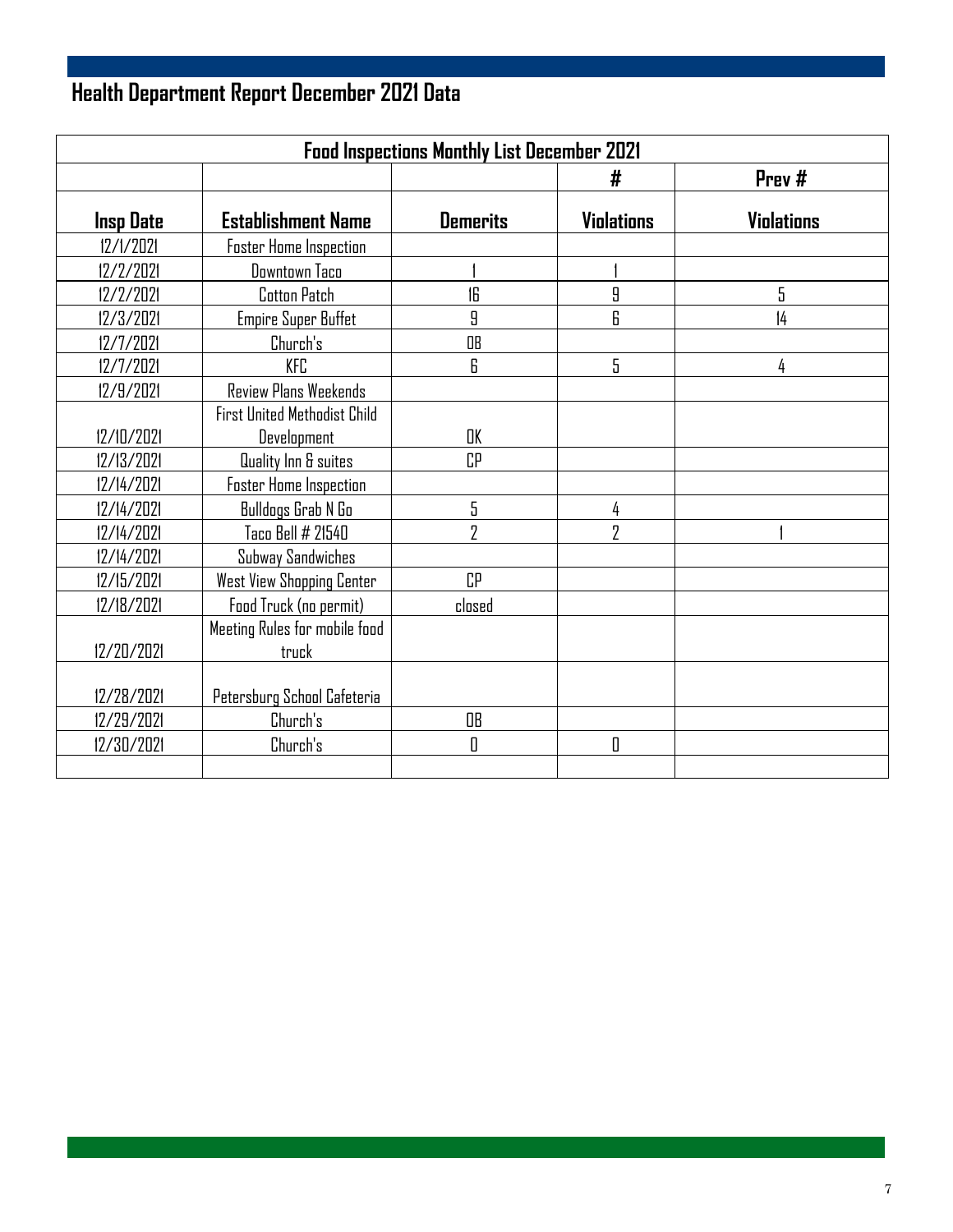### **Public Information Requests Report December 2021 Data**

| <b>Public Information Requests Logs</b> |                       |                          |                  |  |  |  |  |
|-----------------------------------------|-----------------------|--------------------------|------------------|--|--|--|--|
|                                         |                       |                          |                  |  |  |  |  |
|                                         | <u>City Secretary</u> | <b>Police Department</b> | Fire*            |  |  |  |  |
| <u>Jan 20</u>                           | 7                     | 2                        |                  |  |  |  |  |
| Feb 20                                  | 7                     |                          | 4                |  |  |  |  |
| $Mar-20$                                |                       | O                        | 3                |  |  |  |  |
| $Apr-20$                                | 4                     | $\overline{2}$           | $\overline{2}$   |  |  |  |  |
| $May-20$                                | 3                     | O                        | $\overline{2}$   |  |  |  |  |
| $Jun-20$                                |                       | $\overline{2}$           |                  |  |  |  |  |
| $Jul-20$                                | 4                     | 0                        |                  |  |  |  |  |
| $Aug-20$                                | 7                     |                          | $\overline{\Pi}$ |  |  |  |  |
| $Sep-20$                                | 4                     | O                        |                  |  |  |  |  |
| $0ct-20$                                | 0                     |                          | 3                |  |  |  |  |
| <b>Nov 20</b>                           | 2                     | O                        |                  |  |  |  |  |
| <u>Dec 20</u>                           | 3                     | 5                        | 0                |  |  |  |  |
| Jan 21                                  | 8                     | O                        |                  |  |  |  |  |
| Feb 21                                  | 6                     | 3                        | 3                |  |  |  |  |
| Mar 21                                  | $\mathfrak{m}$        | O                        |                  |  |  |  |  |
| $Apr-21$                                |                       | 0                        |                  |  |  |  |  |
| $May-21$                                | 3                     | 2                        |                  |  |  |  |  |
| $June-21$                               | 6                     | 0                        | Π                |  |  |  |  |
| $Jul-21$                                | $\mathfrak l$         | 5                        |                  |  |  |  |  |
| $Aug-21$                                | 2                     | 1                        |                  |  |  |  |  |
| $Sep-21$                                | 3                     | 2                        |                  |  |  |  |  |
| $0ct-21$                                | 5                     | 3                        | 2                |  |  |  |  |
| Nov-21                                  | 3                     | 3                        | 5                |  |  |  |  |
| <u> Dec-21</u>                          | 0                     | 1                        |                  |  |  |  |  |

\*Includes Medical Requests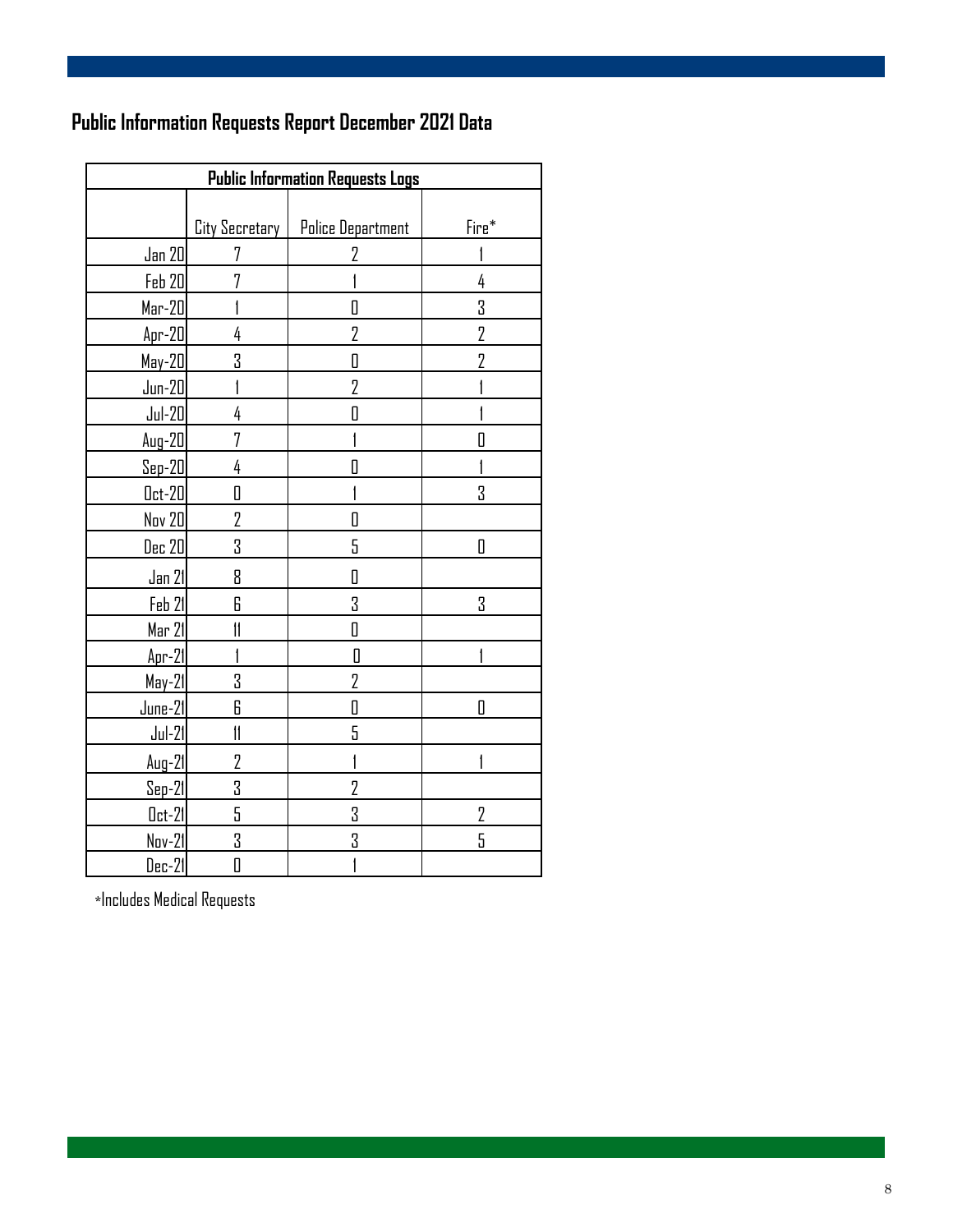### **Finance Department Report December 2021 Data**

#### **CITY OF PLAINVIEW Utility Billing Activity Report December 31, 2021**

|                                                              | <b>This Month</b> |    | $Y-T-D$   |    | <b>This Month</b><br><b>Last Year</b> |         | <b>Previous</b><br>$Y-T-D$ |        |
|--------------------------------------------------------------|-------------------|----|-----------|----|---------------------------------------|---------|----------------------------|--------|
| <b>Customers Billed</b>                                      | 7,737             |    | 23,284    |    |                                       |         | 23,266                     |        |
| Gallons Billed (000's)                                       | 66,212            |    | 227,789   |    | 68,482                                |         | 237,081                    |        |
| <b>Gallons Produced</b><br>(000's)                           | 68,696            |    | 227,869   |    | 63,152                                | 218,914 |                            |        |
| <b>Production Billed</b>                                     | 96.4%             |    | 100.0%    |    | 108.4%                                |         |                            | 108.3% |
| New Meter Taps                                               |                   |    | 3         |    | $\mathbf 1$                           |         | $\mathbf{1}$               |        |
| <b>New Customers</b><br>(Read-on's)                          | 55                |    | 221       |    | 60                                    |         | 217                        |        |
| Final Billing (Read-<br>Off's)                               | 66                |    | 211       |    | 102                                   |         | 278                        |        |
| Transfers (Off & On)                                         | 12                |    | 76        |    | 26                                    |         | 96                         |        |
| 14 Day Contract                                              | 28                |    | 118       |    | 34                                    |         | 126                        |        |
| Dis-connects (Non-<br>Payment)                               | 180               |    | 672       |    | 222                                   |         | 700                        |        |
| Misc. Customer Ser-<br>vice<br>(ie., re-read, leak<br>check) | 44                |    | 296       |    | 112                                   |         | 340                        |        |
| <b>Billing Re-cap</b>                                        |                   |    |           |    |                                       |         |                            |        |
| Water                                                        | \$<br>405,383     | \$ | 1,300,730 | \$ | 406,579                               | \$      | 1,307,635                  |        |
| Sewer                                                        | 208,256           |    | 644,862   |    | 215,716                               |         | 655,928                    |        |
| Refuse                                                       | 218,029           |    | 654,731   |    | 215,227                               |         | 647,549                    |        |
| <b>Transfer Fees</b>                                         | 150               |    | 950       |    | 325                                   |         | 1,200                      |        |
| <b>Total Billing</b>                                         | \$<br>831,818     | \$ | 2,601,273 | \$ | 837,847                               | \$      | 2,612,312                  |        |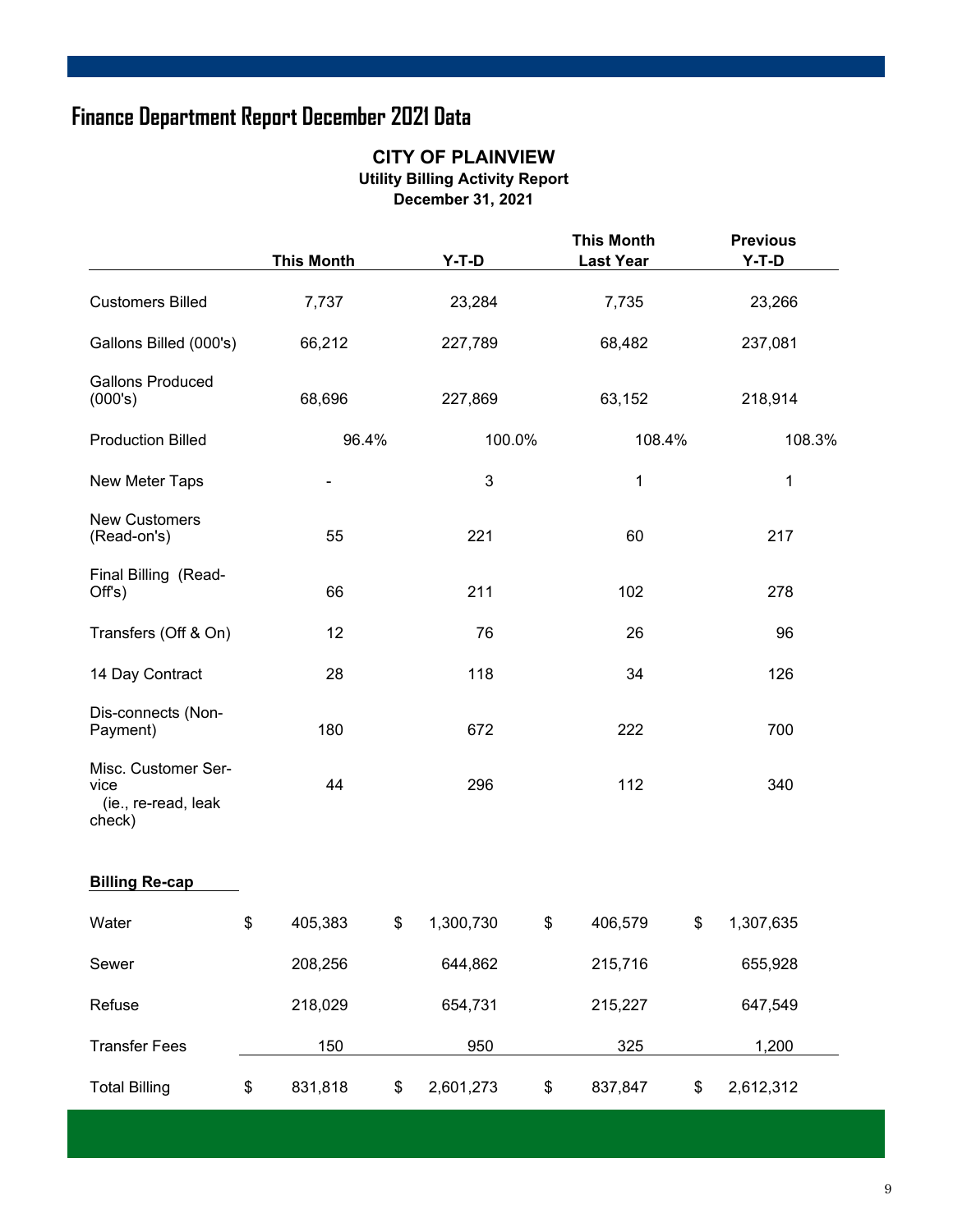### **Finance Department Report December 2021 Data Continued**



| City of Plainview December Sales Tax Collections (reflects spending from October 2021) |                                |              |                  |                              |          |  |  |  |  |
|----------------------------------------------------------------------------------------|--------------------------------|--------------|------------------|------------------------------|----------|--|--|--|--|
| Year                                                                                   | Net Payment (Deposit) % Change |              | Audit Adjustment | Net of Audit Adjust-<br>ment | % Change |  |  |  |  |
| 2021                                                                                   | \$457,386.72                   | 9.48%        | \$1,138.90       | \$456,247.82                 | 9.19%    |  |  |  |  |
| 2020                                                                                   | \$417,768.42                   | 15.36%       | (S90.11)         | \$417,858.53                 | 15.66%   |  |  |  |  |
| 2019                                                                                   | \$362,154.24                   | $-2.73%$     | \$869.58         | \$361,284.66                 | 2.23%    |  |  |  |  |
| 2018                                                                                   | \$372,323.58                   | $-0.97%$     | \$18,934.54      | \$353,389.04                 | $-6.35%$ |  |  |  |  |
| 2017                                                                                   | \$375,952.24                   | <b>6.66%</b> | (S1.398.34)      | \$377,350.58                 | 7.13%    |  |  |  |  |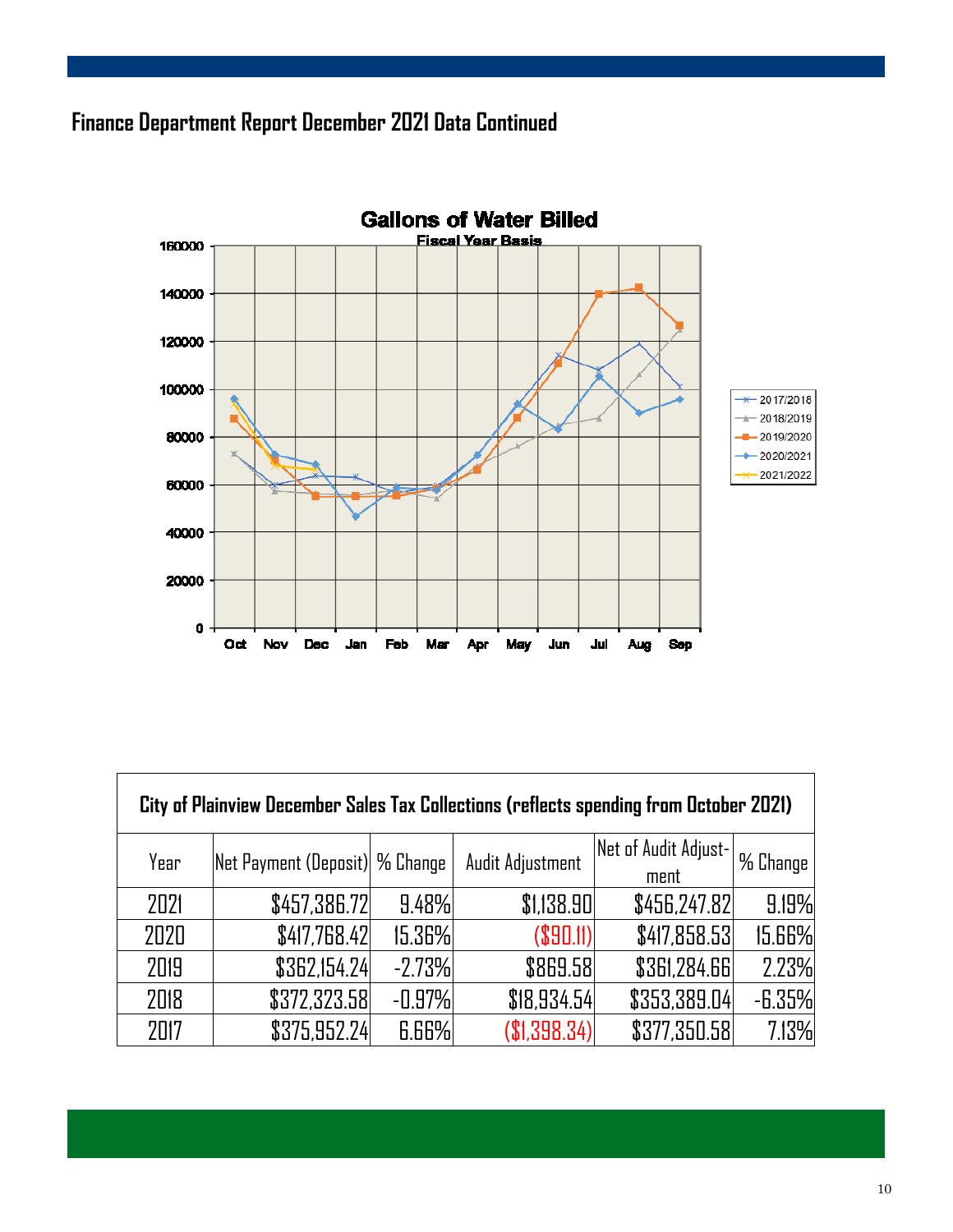### **Plainview Fire/EMS Monthly Report December 2021 Data**



#### **EMS Runs**

|                            | December 2020 | December 2021 |
|----------------------------|---------------|---------------|
| <b>Total EMS Responses</b> | 267           | 322           |
| Patients Transported       | 259           | 238           |
| No Transports              |               |               |
| <b>Residents</b>           | 208           | 238           |
| Non-residents              | h             | 76            |
| False Calls/Cancelled      |               | 13            |

### **Fire Runs**

|                                       | December 2020 | December 2021 |
|---------------------------------------|---------------|---------------|
| <b>Total Responses</b>                | 220           | 267           |
| <b>Structure Fires</b>                |               |               |
| Vehicle Fires                         |               |               |
| Trash / Rubbish Fires/ Grass          |               | 13            |
| <b>EMS Backup / Medical Responses</b> | 149           | 210           |
| Hazardous conditions                  | 37            |               |
| <b>False Alarms</b>                   |               |               |
| Misc. Responses                       | 7Π            |               |
| Mutual Aid                            |               |               |

We had five personnel achieve their paramedic certifications:

Edwards Licensed paramedic 12/9/21 David Warren paramedic 12/13/21 Bryan Alvarado paramedic 12/13/21 Arnulfo Hernandez paramedic 12/13/21

The Fire Marshal performed 16 fire code inspections.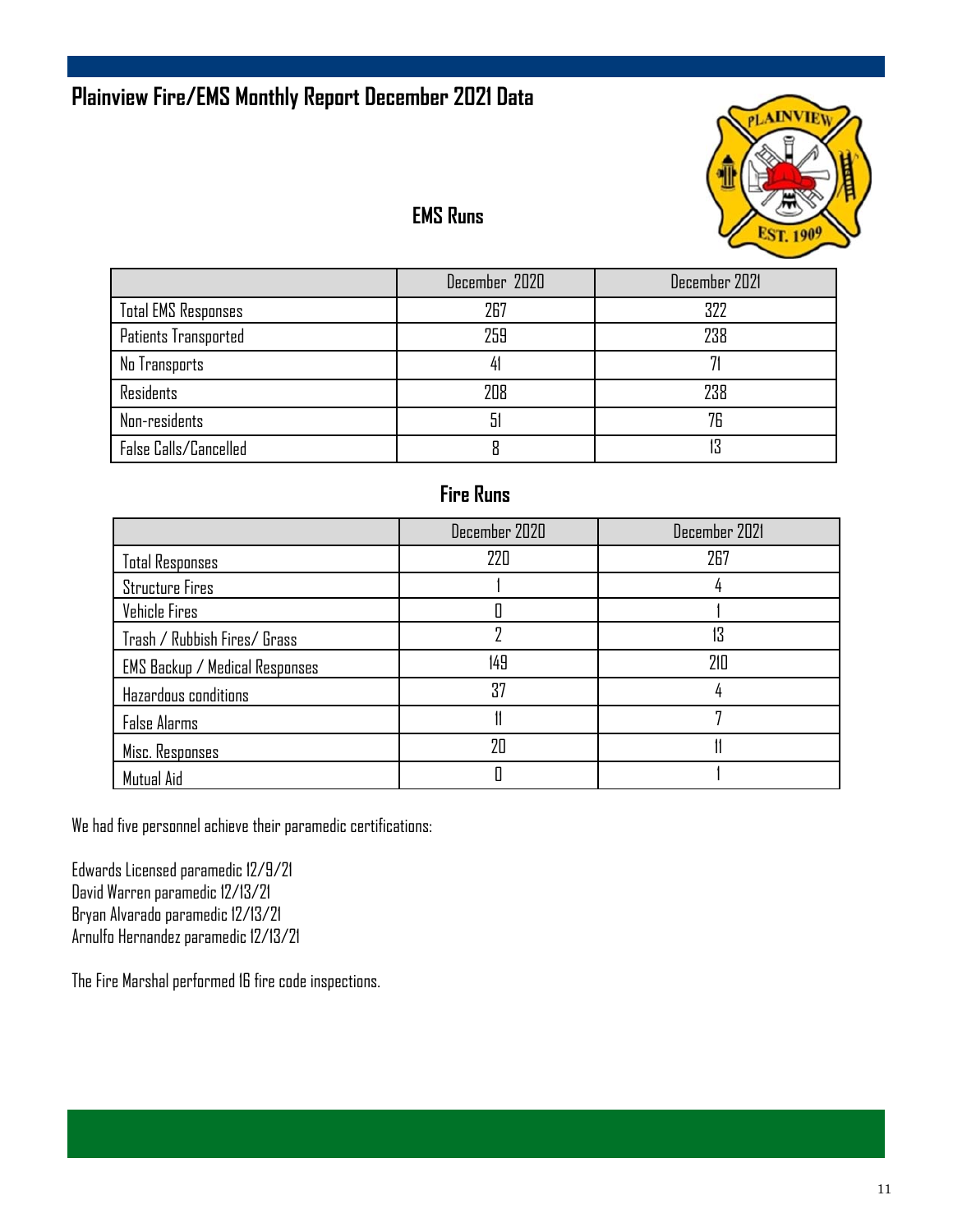## **Public Works Department Report December 2021 Data**

|                | <b>Water Reclamation</b> |                   |         |      |         |      |
|----------------|--------------------------|-------------------|---------|------|---------|------|
|                | <b>December</b>          | <b>TCEQ Limit</b> | 2020    |      | 2021    |      |
|                | <b>Plant Flow Total</b>  |                   |         |      |         |      |
| <b>Plant</b>   | Flow                     |                   | 35.34   |      | 33.60   |      |
| <b>Flow</b>    | Flow 2 Hr Peak           | 6875              | 1,666   |      | 1,575I  |      |
|                | Plant Flow Yearly        |                   |         |      |         |      |
|                | Avg                      | 3.3 Max           | 1.13    |      | 1.15    |      |
|                | <b>Solids Removed</b>    |                   | 319,697 |      | 408,588 |      |
|                | <b>Dessolved Oxygen</b>  |                   |         |      |         |      |
|                | (D <sub>0</sub> )        | <b>G.D Min</b>    | 8.55    |      | 8.04    |      |
|                | ļΡH                      | 6 Min / 9 Max     | 6.99    | 7.45 | 6.80    | 7.33 |
|                | <b>Total Suspended</b>   |                   |         |      |         |      |
| Water          | Solids (TSS)             | 20 Avg / 45 Max   | 2.7     | 6.0  | 2.9     | 5.0  |
|                | Ammonia Nitro-           |                   |         |      |         |      |
| <b>Quality</b> | <u>gen (as N)</u>        | 5 Avg / 10 Max    | 0.05    | 0.09 | 0.03    | 0.05 |
|                | Dechlorination           | ! Max             | 0.047   |      | 0.009   |      |
|                | <b>Chlorine Total</b>    | I.O Min           | 1.91    |      | 1.65    |      |
|                |                          | 126 Avg / 399     |         |      |         |      |
|                | E.coli                   | Max               | 1.5     | 3.0  | 2.8     | 4.0  |
|                | Biochemical Oxy-         |                   |         |      |         |      |
|                | gen Demand               |                   |         |      |         |      |
|                | (BOD)                    | 20 Avg / 45 Max   | 2.5     | 4.0  | 2.E     | 4.0  |

| <b>Water Treatment</b>  |                   |                              |            |              |              |  |
|-------------------------|-------------------|------------------------------|------------|--------------|--------------|--|
|                         | <b>December</b>   |                              | 2020       | 2021         |              |  |
|                         | <b>CRMWA</b>      | 55,317,000                   |            | 61,975,000   |              |  |
| Water                   | Well              |                              | 7,835,100  | 6,721,632    |              |  |
| <b>Usage</b>            | Total             |                              | 63,152,100 | 68,696,632   |              |  |
|                         | <b>Dist PSI</b>   | 53.23                        |            |              | 54.45        |  |
|                         |                   | <b>CRMWA</b><br><b>Plant</b> |            | <b>CRMWA</b> | <b>Plant</b> |  |
|                         | CL <sub>2</sub>   | 0.01                         | 0.63       | 0.02         | 0.60         |  |
|                         | PH                | 8.23                         | 8.01       | 8.49         | 8.19         |  |
|                         | TEMP.             | 17.3                         | 17.0       | 17.9         | 17.2         |  |
| Water<br><b>Quality</b> | <b>ALKALINITY</b> | 185                          | 202        | 199          | 206          |  |
|                         | <b>HARDNESS</b>   |                              | 159        |              | 149          |  |
|                         | <b>TURBIDITY</b>  | 0.637                        | 0.060      | 1.174        | 0.077        |  |
|                         | CHLORIDE          | 314                          | 273        | 327          | 291          |  |
|                         |                   |                              |            |              |              |  |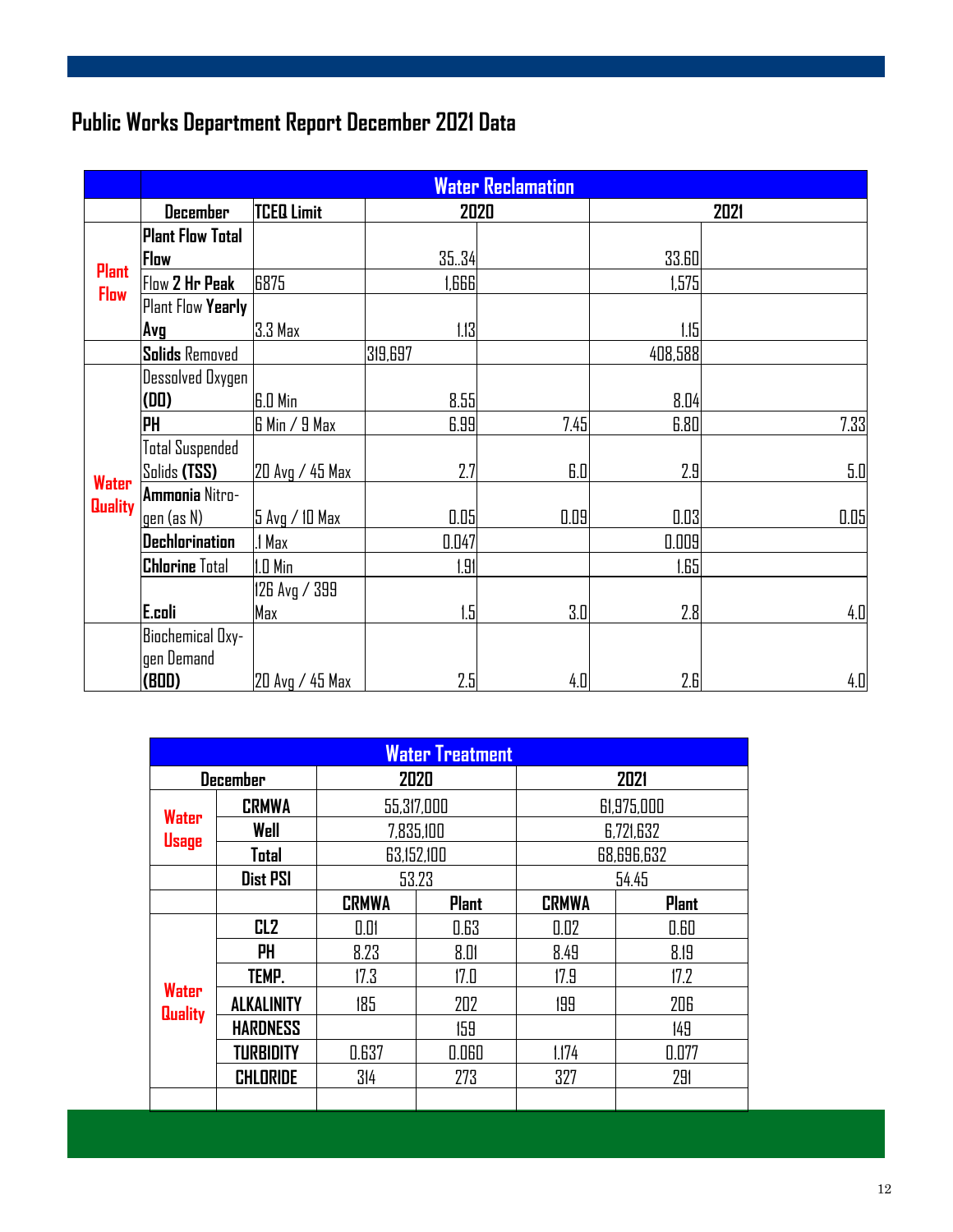## **Public Works Department Report December 2021 Data**

| <b>Water Distribution/Collection</b> |        |         |  |  |  |
|--------------------------------------|--------|---------|--|--|--|
| 2020<br>2021<br><b>December</b>      |        |         |  |  |  |
| <b>Sewer Calls</b>                   | 25     | 25      |  |  |  |
| Sewer Main Cleaned                   | 7,550  | 8,450   |  |  |  |
|                                      |        |         |  |  |  |
| <b>Water Leaks Main</b>              |        | R       |  |  |  |
| <b>Water Use/Loss</b>                | 90,250 | 288,000 |  |  |  |
| <b>Meters Changed Out</b>            |        | 18      |  |  |  |
|                                      |        |         |  |  |  |
| Sewer Line Video Re-                 |        |         |  |  |  |
| Sewer Line Video (feet)              |        |         |  |  |  |
| Service Orders                       | 158    | 158     |  |  |  |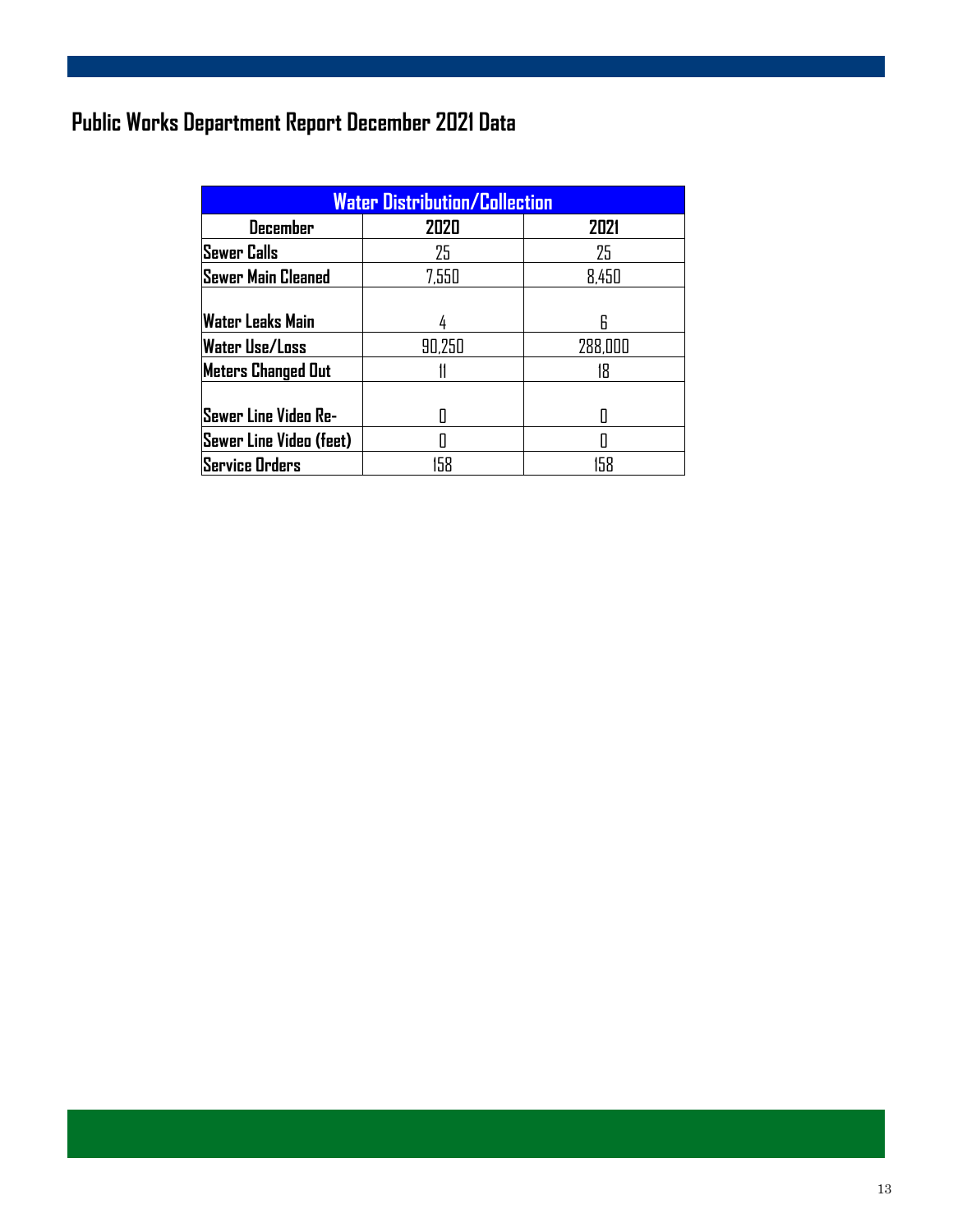### **Public Works Department Report December 2021 Data Continued**

### **Landfill**

| <b>Solid Waste</b>   |                          |                            |         |  |
|----------------------|--------------------------|----------------------------|---------|--|
|                      | <b>December</b>          | 2020                       | 2021    |  |
|                      | Total Intake (tons)      | 3154.61                    | 3247.88 |  |
|                      | <b>Blue Boxes (tons)</b> | 0                          | 6.93    |  |
|                      | Brush (tons)             | 203.84                     | 130.35  |  |
|                      | Carcasses (tons)         | 0.73                       | 19.92   |  |
|                      | Cons/Demo (tons)         | 549.32                     | 305.17  |  |
|                      | Cardboard (tons)         | 0                          | 10.63   |  |
|                      | <b>MSW-COMP (tons)</b>   | 1931.36                    | 2209.26 |  |
|                      | MSW-UNCOMP (tons)        | 230.61                     | 369.73  |  |
| <b>INTAKE TOTALS</b> | <b>Roofing (tons)</b>    | 10.1                       | 22.93   |  |
|                      | Sludge (tons)            | 179.6                      | 167.44  |  |
|                      | Tires Shredded (tons)    | 49.05                      | 5.52    |  |
|                      | Tires by Quantity        | 474                        | 289.00  |  |
|                      | Inert Material by        |                            |         |  |
|                      | Charge                   | 988.75                     | 127.75  |  |
|                      | Mulch (tons)             | 18.35                      | 20.56   |  |
|                      | recovered illegally      |                            |         |  |
|                      | dumped tires             | 233.00                     | 185.00  |  |
|                      |                          |                            |         |  |
|                      | Total Intake (tons)      | 121.33                     | 124.92  |  |
|                      | <b>Blue Boxes (tons)</b> | 0.00                       | 0.27    |  |
|                      | Brush (tons)             | 7.84                       | 5.01    |  |
|                      | Carcasses (tons)         | 0.03                       | 0.77    |  |
|                      | Cons/Demo (tons)         | 21.13                      | 11.74   |  |
|                      | Cardboard (tons)         | 0.00                       | 0.41    |  |
|                      | MSW-COMP (tons)          | 74.28                      | 84.97   |  |
| <b>DAILY AVERAGE</b> | MSW-UNCOMP (tons)        | 8.87                       | 14.22   |  |
| TOTALS               | Roofing (tons)           | 0.39                       | 0.88    |  |
|                      | Sludge (tons)            | 6.91                       | 6.44    |  |
|                      | Tires Shredded (tons)    | 1.89                       | 0.21    |  |
|                      | <b>Tires by Quantity</b> | 18.23                      | 11.12   |  |
|                      | Inert Material by        |                            |         |  |
|                      | Charge                   | 38.03                      | 4.91    |  |
|                      | Mulch (tons)             | 0.71                       | 0.79    |  |
|                      |                          | <b>Operation and work-</b> |         |  |
|                      | <b>Safety Class</b>      | place awareness            |         |  |

December was a busy month as landfill staff prepared for the Christmas rush. We were open till noon on Christmas eve and processed 161 tons of trash that day. December 27, the Monday after Christmas, we processed 535 tons of trash. This is twice the amount we processed the day after Christmas last year. We also welcomed two new operators, Gerald Don Green at the recycle center and Francisco Garcia as a front-load driver.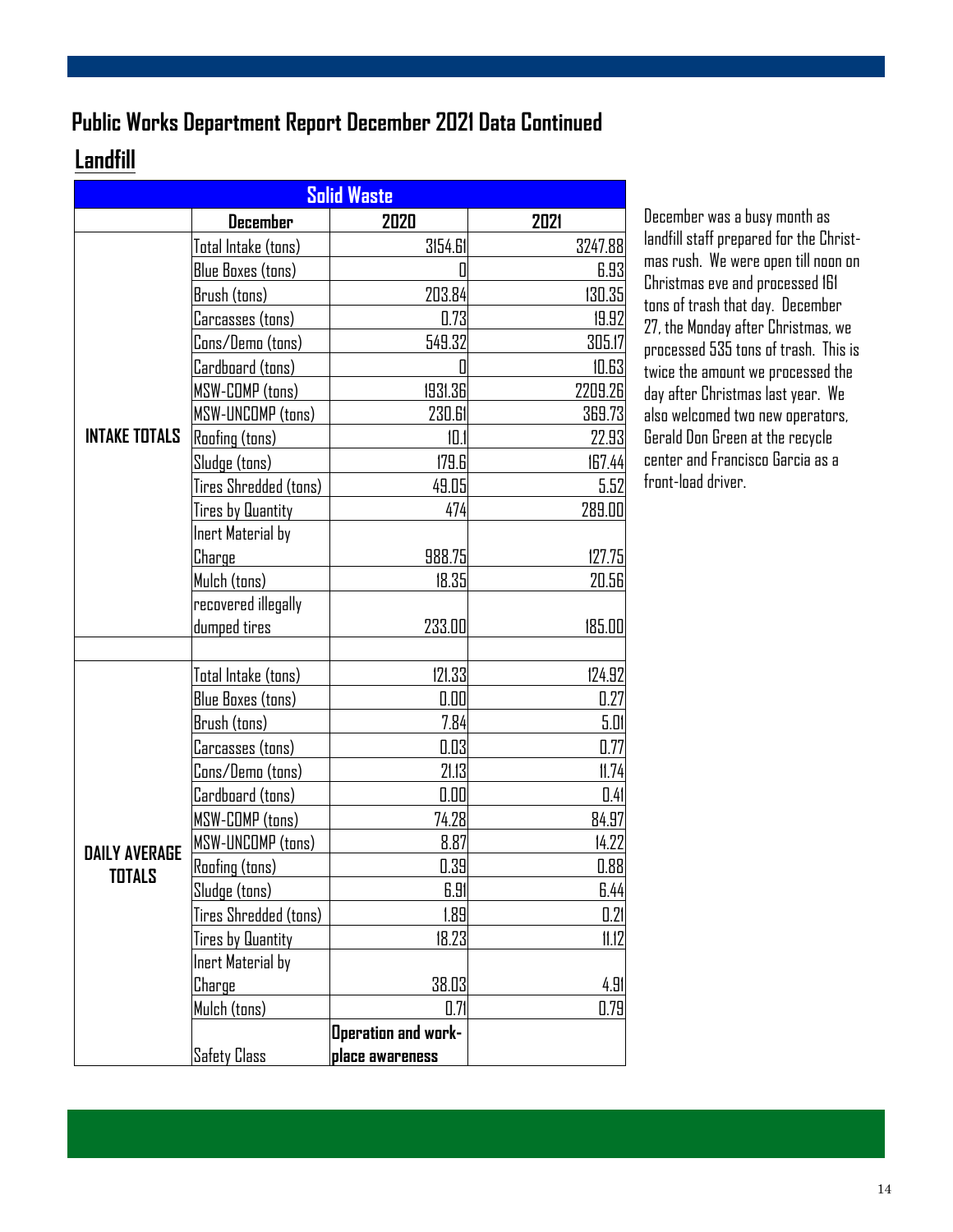### **Public Works Department Report December 2021 Data Continued**

### **Parks**

#### **Baseball**

Took down old bleacher and concession stands at baseball fields at City Park

#### **Parks**

Pick up trash and dump barrels. Remove some trees at City Park by the old America Legion.

#### **Playground**

Inspection of all Playground Replace bearing on turnabout at Hood Park

#### **Building**

Clean and restock Shelter and Rotary buildings on Monday. Sanitize, clean, and restock on the weekend when rented.

#### **Projects**

Worked on removing historic tile on the vacant lot east of City Hall Clean four lots Remove concession stands and bleachers at Jacob, McMillan, and Wilhelm fields Work at the service center on fleet office

#### **Building Rentals**

Buildings 31 Gazebo Pavilion Volleyball

#### **Vector**

| City lots      | Я  |
|----------------|----|
| Private lots   | 4  |
| Draws          | 4  |
| Rights of ways | -2 |

#### **Safety Meeting**

First Aid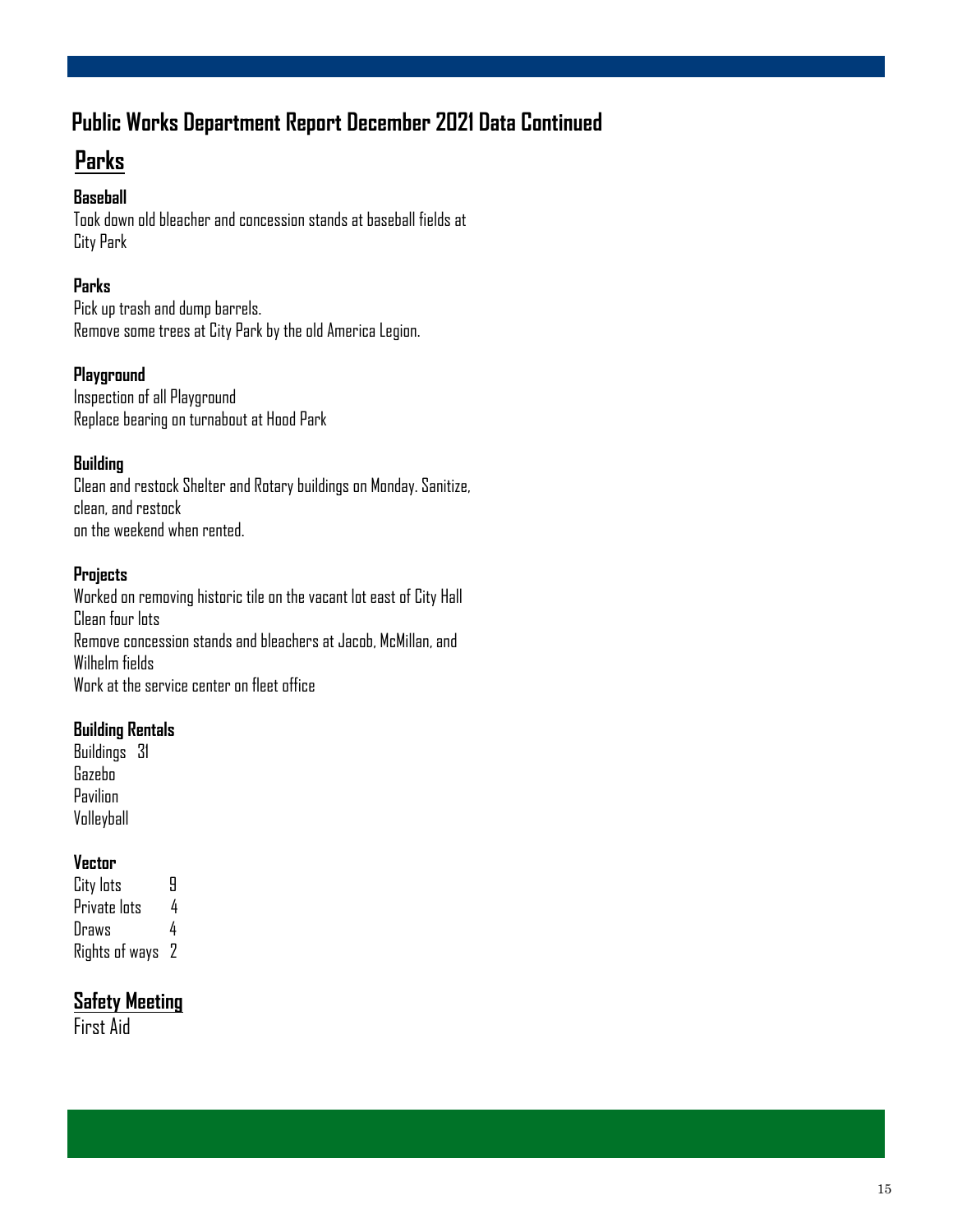### **Public Works Department Report December 2021 Data Continued**

| <b>Streets</b>                        |                            |                         | 1. Routine street pavement maintenance: pot-                                                 |
|---------------------------------------|----------------------------|-------------------------|----------------------------------------------------------------------------------------------|
|                                       | <b>Month: December</b>     |                         | holes, concrete, and utility cuts.                                                           |
|                                       | 2020                       | 2021                    | 2. Hauled some turf from 8th Ash to the shooting                                             |
| <b>Street Maintenance Paved</b>       |                            |                         | range and installed it for the police dept.                                                  |
| Number of potholes                    | 95                         | 51                      | 3. Hauled street sweepings and vegetation from                                               |
| Number of Cuts or Overlays            | 13                         | 29                      | the draws to the Baker pit.                                                                  |
| Square Feet of Cuts & Overlays        | 535                        | 6180                    | 4. Scraped vegetation with the loader out of the                                             |
| Feet of curb & Gutter                 | 540                        | 24                      | $curb\$ gutter and hauled them off.                                                          |
| Square Feet of Valley gutter          | 0                          | <sub>6</sub>            | 5. Cleaned storm drains and culverts (took the                                               |
| Square Feet of Sidewalk               | 400                        | $\overline{\mathbf{0}}$ | grates off them and cleaned them out).                                                       |
| Square Feet of other concrete repairs | D                          | $\overline{\mathbf{0}}$ | 6. Worked on the bucket truck (changed the bat-                                              |
| Gallons used Brine or Lime            | 950                        | $\overline{\mathbf{a}}$ | teries)                                                                                      |
| <b>Feet of Crack Seal</b>             | 0                          | O                       | 7. All 3 of the sweepers were down; we did get 2                                             |
| SY of Seal Coat                       | 0                          | $\blacksquare$          | of them repaired.                                                                            |
| SY or gallons of Fog or Scrub Seal    | O                          | $\overline{\mathbf{a}}$ | 8. Dug up 20ft of curb and gutter at the service<br>center and install an approach for parks |
| <b>Street Maintenance Unpaved</b>     |                            |                         | 9. Routine street sweeping on W.5th, Columbia,                                               |
| Miles of road graded                  | 8.28                       | 0.00                    | Business Park, and S. Broadway                                                               |
| Miles of drainage ditches graded      | 7.28                       | 0.00                    | 10. Striped the parking lot at the city hall.                                                |
| <b>Water Ways</b>                     | 0.00                       | 0.00                    | 11. Repaired and replaced several traffic signs                                              |
| <b>Street Sweepers</b>                |                            |                         | 12. Installed three shelving sets inside Darrell's                                           |
| <b>Miles Swept</b>                    | 44.35                      | $\mathbf{g}$            | office and socked them with items.                                                           |
| gallons used                          | 5400                       | 600                     | 13. The machine is still in the shop with no un-                                             |
| <b>Street Safety</b>                  |                            |                         | paved road maintenance.                                                                      |
| Signs replaced                        | 4                          |                         |                                                                                              |
| Signs repaired                        |                            |                         |                                                                                              |
| <b>Sign Cost</b>                      | \$278.50                   | \$725.00                |                                                                                              |
| <b>Feet of Striping</b>               | 0                          |                         |                                                                                              |
| <b>Vector Control</b>                 |                            |                         |                                                                                              |
| Miles Sprayed                         | 0                          | 0                       |                                                                                              |
| Acres Treated                         | O                          |                         |                                                                                              |
| Aerial Spay                           |                            |                         |                                                                                              |
| <b>Monthly Safety Topic</b>           | <b>Bucket Truck Safety</b> | Fire Extinguisher       |                                                                                              |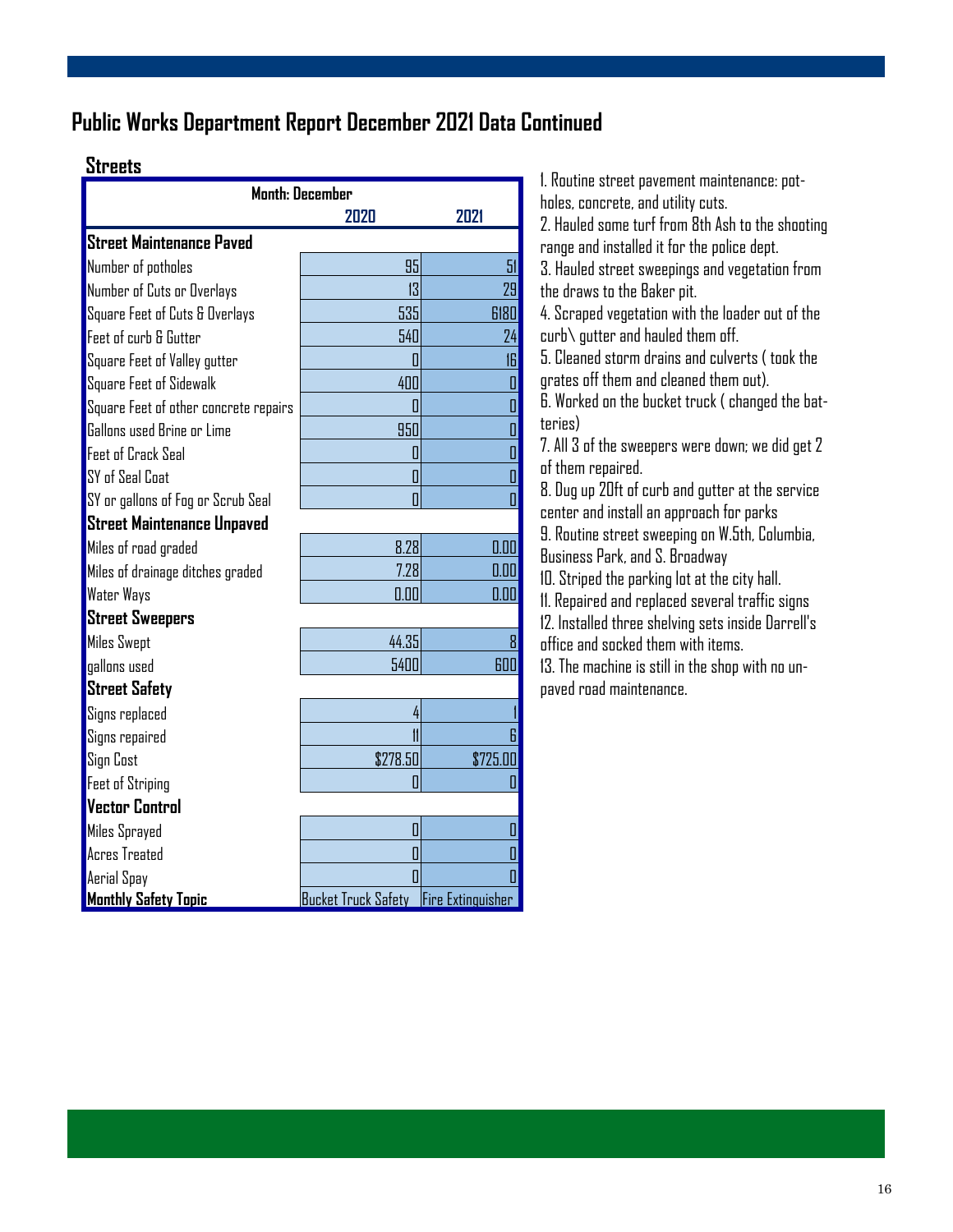### **Main Street Department Report December 2021**

#### **December 2nd**

The Chamber of Commerce hosted their 29<sup>th</sup> Parade of Lights. With over 75 parade entries and over 1,000 people in attendance, this year's parade was one of the best the community has seen.



#### **December 4th**

Main Street and Robert's Tree House partnered together to host a Live Christmas Tree Sale Event on December 4th for families still looking to purchase a Christmas Tree.

Board members present were Tonya Keesee, Diane Martinez, John Turpen, and Carol Terrel.





Later that Day Covenant Health Plainview and Plainview High School's Chamber Choir sang Christmas Carols for shoppers downtown.

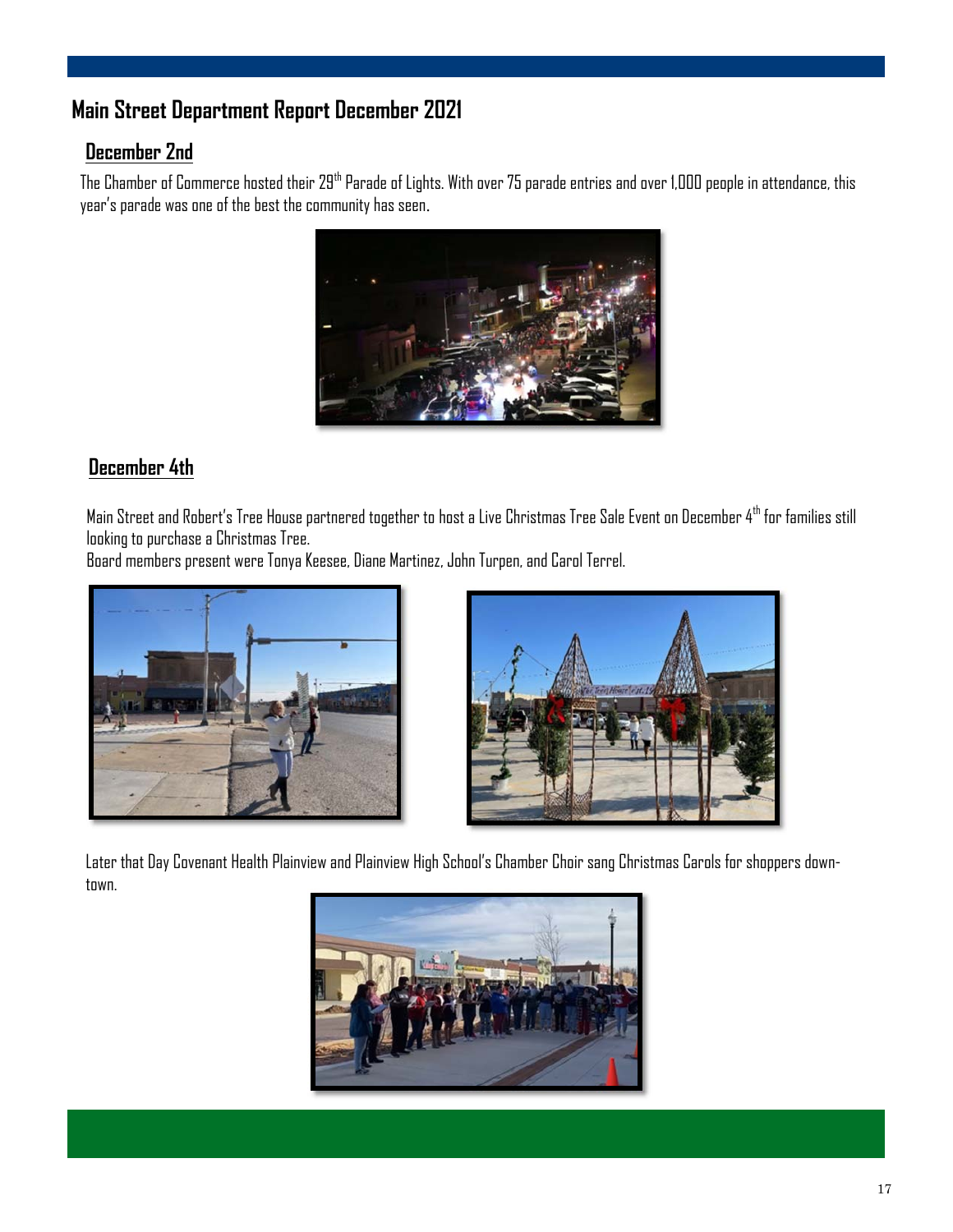### **Main Street Department Report December 2021 Continued**

#### **December 9th**

Miss Kitty's hosted downtown's Christmas Cocktails. Participating downtown businesses stayed open late to encourage customers to shop while enjoying a holiday drink.

#### **December 11th—2nd Saturday**

The Rusty Rose was the business sponsor for December and celebrated with a popcorn bar, s'mores, hot chocolate and special holiday sales.

Other downtown attractions for 2nd Saturday included Burning Tree BBQ at the courthouse and Santa & the Ponies at Millennium Park.



#### **December 14th**

Turpen Insurance hosted "Wrapping Relief!" – a free gift-wrapping service. Families needing help with gift wrapping for the holiday were invited to bring their items to be packaged and wrapped for free.

#### **December 18th**

Main Street held the drawing for the downtown "Sweet"Stakes Giveaway of \$1,000 in Chamber Coins – the special winner was David Helton.

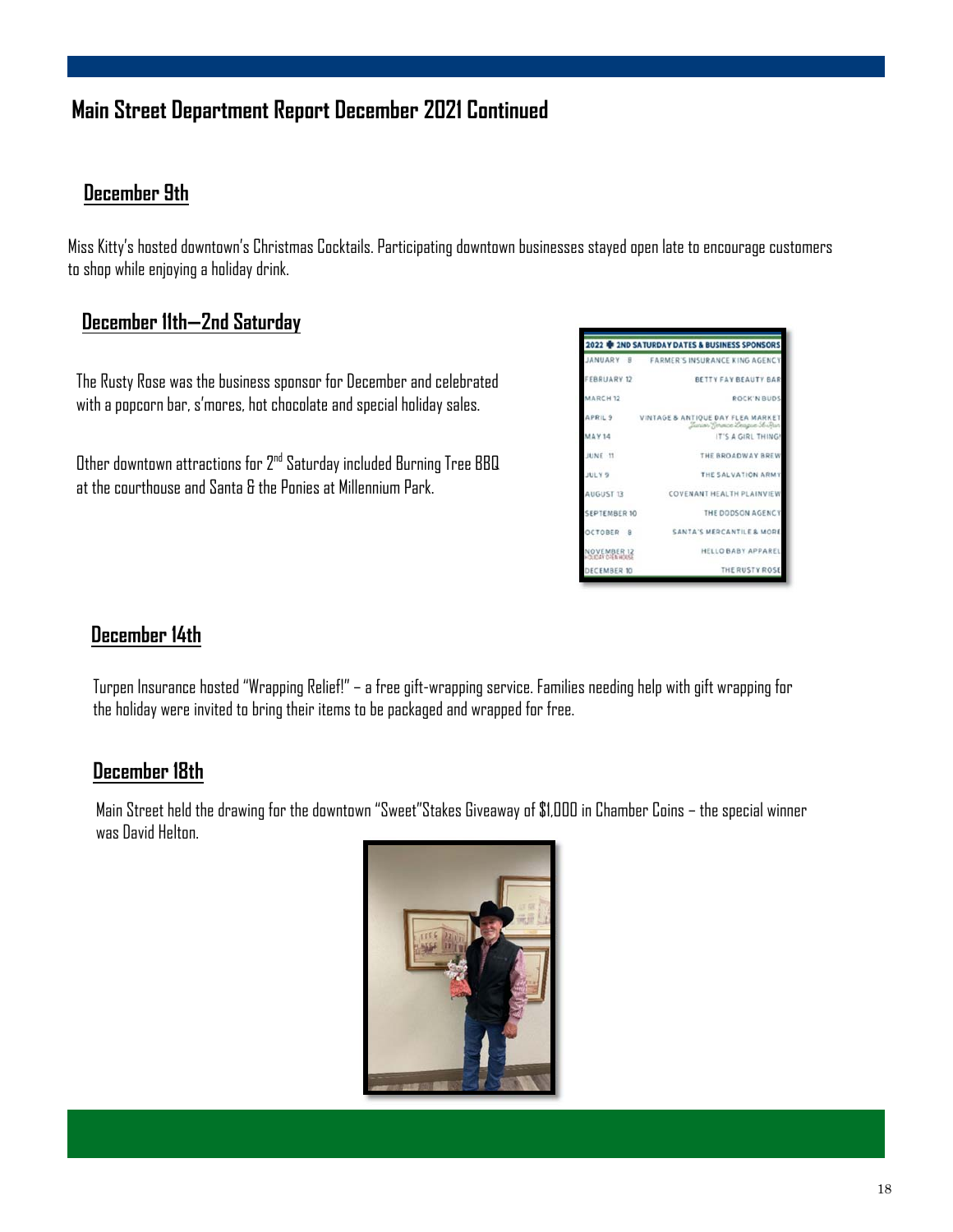### **Main Street Department Report December 2021 Continued**

#### **Fair Theatre**

On December 2<sup>nd</sup>, the Hale County Literacy Council hosted their Pre-Parade event. Families were invited to come to the Fair Theatre before the parade to receive a free book and have a special visit with Santa. Nearly 60 families were in attendance.



On December 17th, Comedian William Lee Martin performed "The Return of the Nutcracker" with special guest John Wessling. Over 50 people were in attendance.

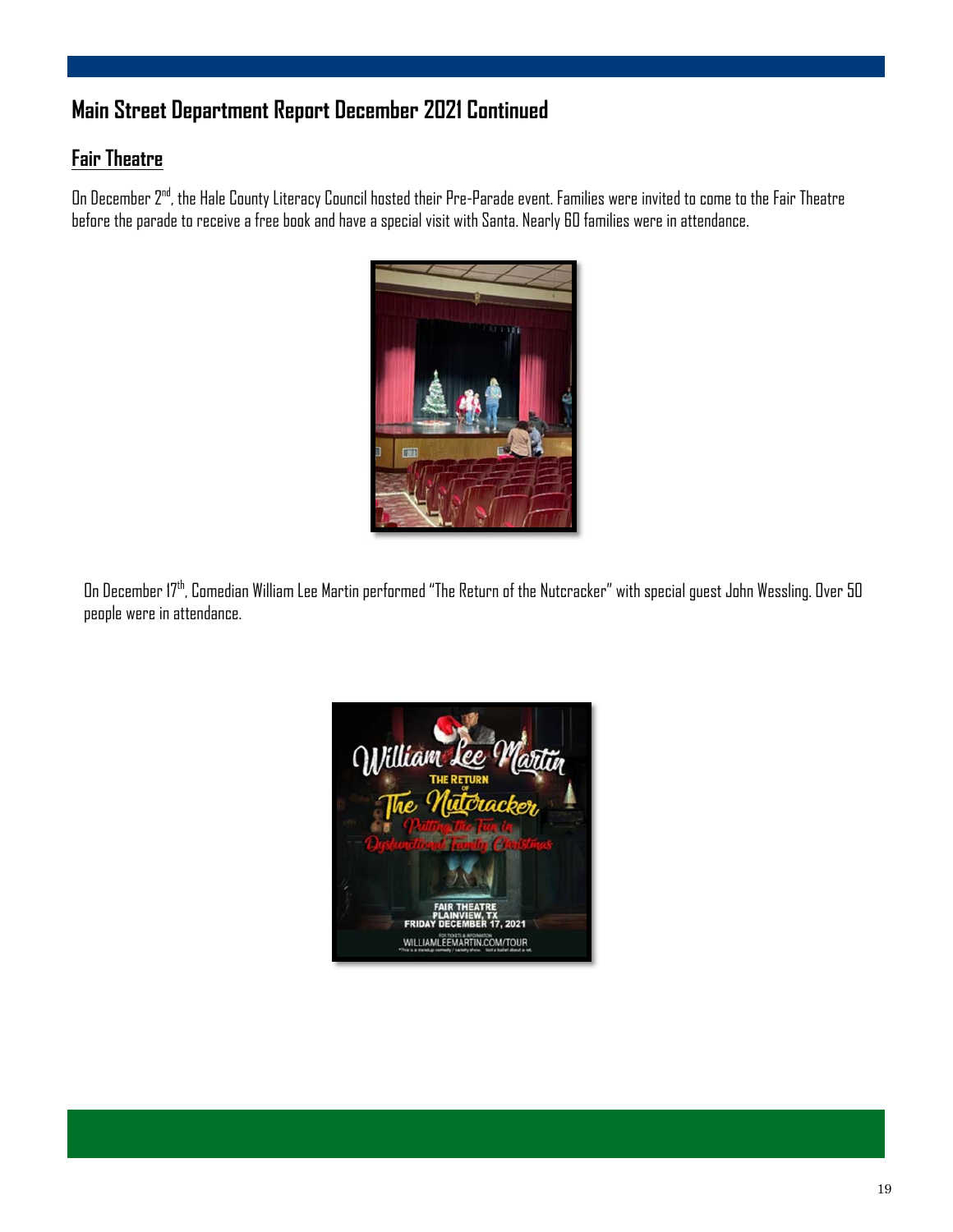### **Main Street Department Report December 2021 Continued**

### **Downtown Streetscape**

All fencing has been taken down and work on final touches has begun. Crews began painting striping for lanes and parking spaces and started installing irrigation and plants.